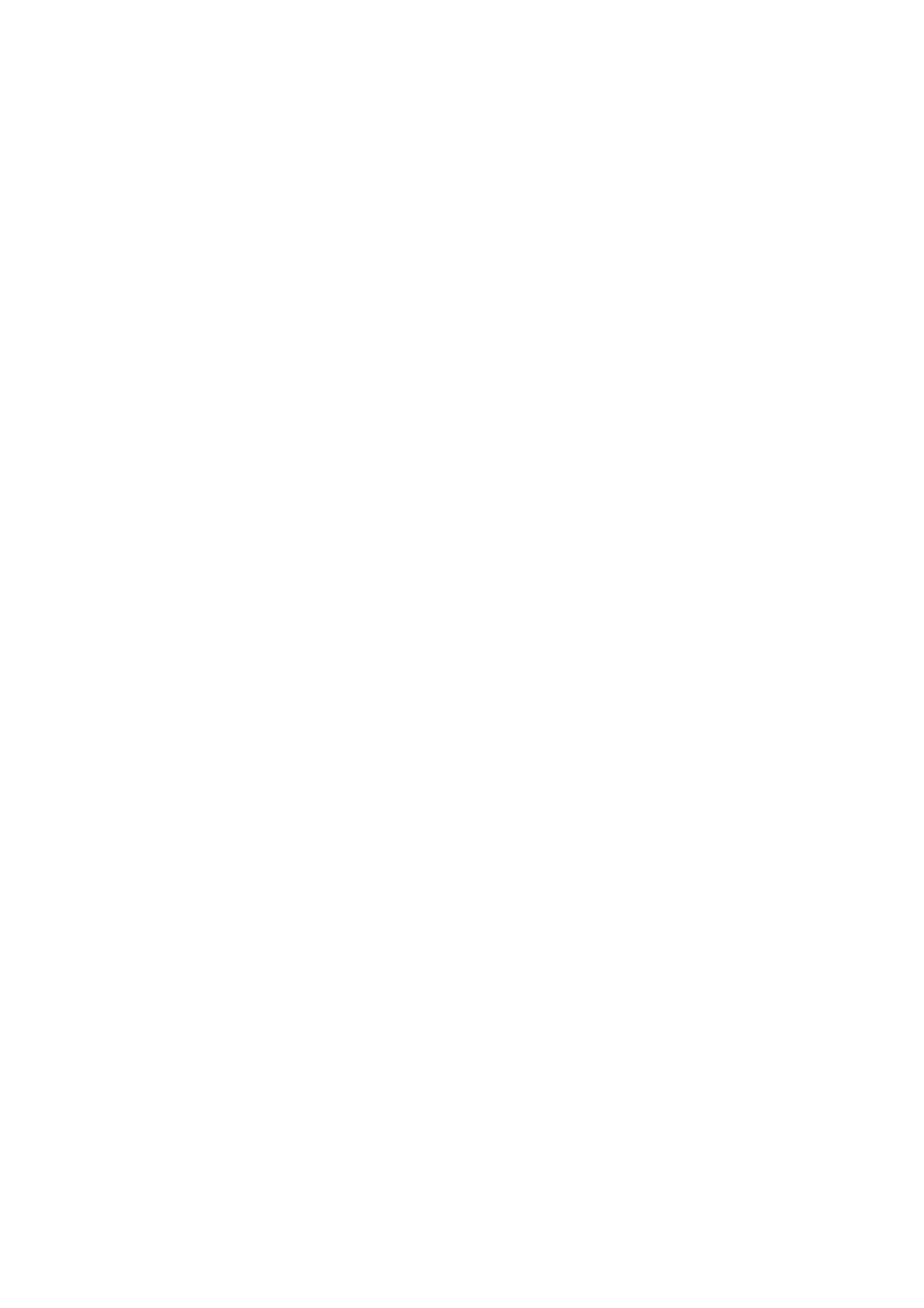## **Draft Report**

Tayside and Central Scotland Transport Partnership

## **Information for an Appropriate Assessment in Support of the TACTRAN Regional Transport Strategy**

**June 2007**

**Natural Capital**

13 Coates Crescent Edinburgh EH3 7AF Telephone 0131 220 6121 Facsimile 0131 220 6131 Email info@naturalcapital.co.uk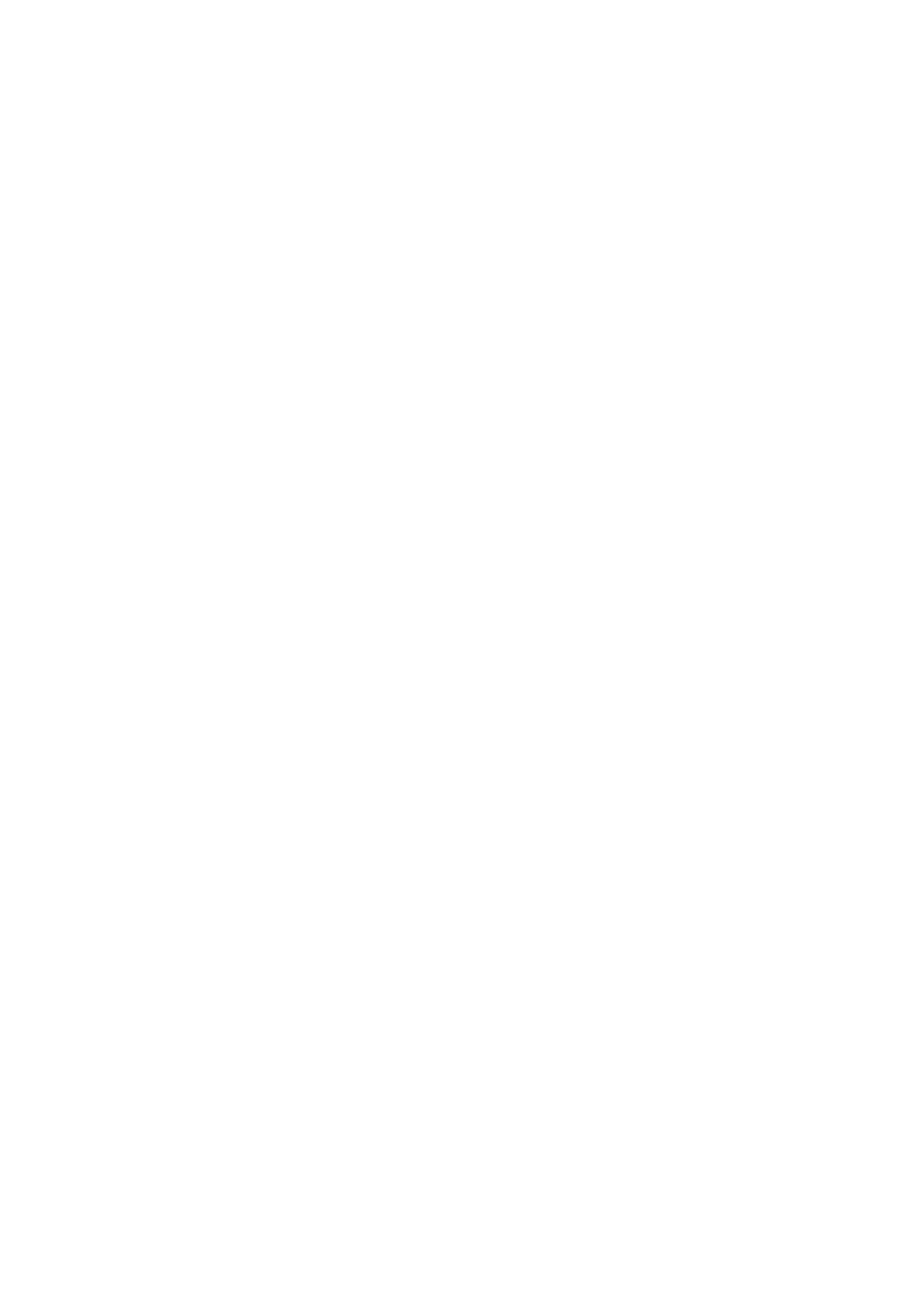### **Draft Report**

#### Tayside and Central Scotland Transport Partnership

### **Information for an Appropriate Assessment in Support of the TACTRAN Regional Transport Strategy**

For and on behalf of Natural Capital Ltd.

Approved by: Dr Phil Say

Signed:

Position: Director

Date: 22<sup>nd</sup> June 2007

This report has been prepared by Natural Capital Ltd. with all reasonable skill, care and diligence within the terms of the Contract with the client, incorporating our General Terms and Conditions of Business and taking account of the resources devoted to it by agreement with the client.

We disclaim any responsibility to the client and others in respect of any matters outside the scope of the above. This report is confidential to the client and we accept no responsibility of whatsoever nature to third parties to whom this report, or any part thereof, is made known. Any such party relies on the report at their own risk.

In line with our company environmental policy we purchase paper for our documents only from suppliers who supply recycled and/or sustainably sourced paper.

Registered Office: Natural Capital Ltd, 3 Ormidale Terrace, Edinburgh, EH12 6DY Registered in Scotland No: 185394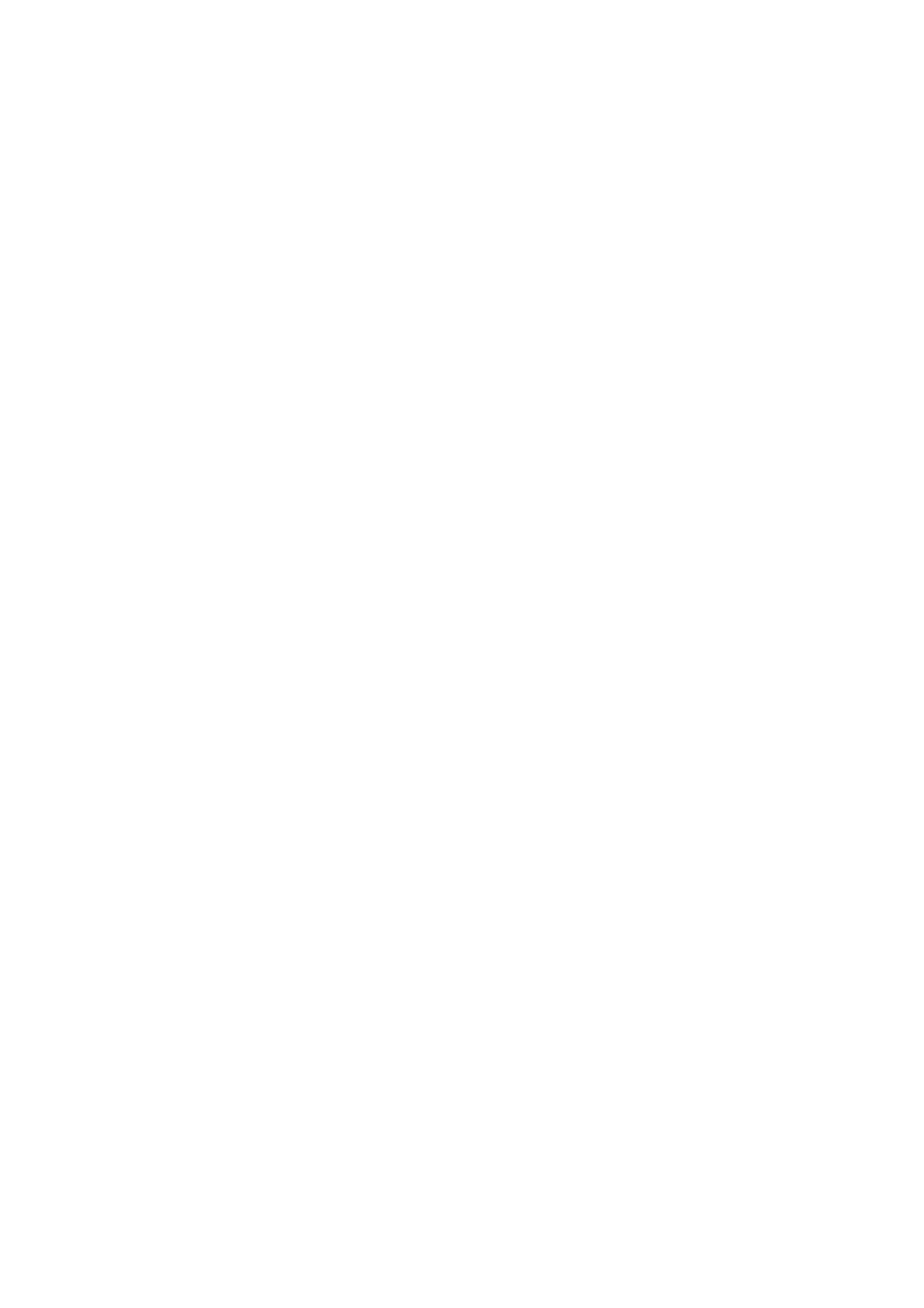# **TABLE OF CONTENTS**

| 1                | <b>INTRODUCTION</b>                                          |              |
|------------------|--------------------------------------------------------------|--------------|
| 1.1              | <b>GENERAL BACKGROUND TO APPROPRIATE ASSESSMENT</b>          |              |
| 1.2              | <b>CONTEXT FOR THE TACTRAN RTS</b>                           | $\mathbf{2}$ |
| 1.3              | <b>GUIDANCE</b>                                              | 3            |
| 1.4              | <b>APPROACH TO ASSESSMENT OF ADVERSE IMPACT ON INTEGRITY</b> | 3            |
| $\boldsymbol{P}$ | ASSESSMENT OF THE RTS INTERVENTIONS                          | $\mathbf 2$  |
|                  | <b>CONCLUSIONS</b>                                           | 20           |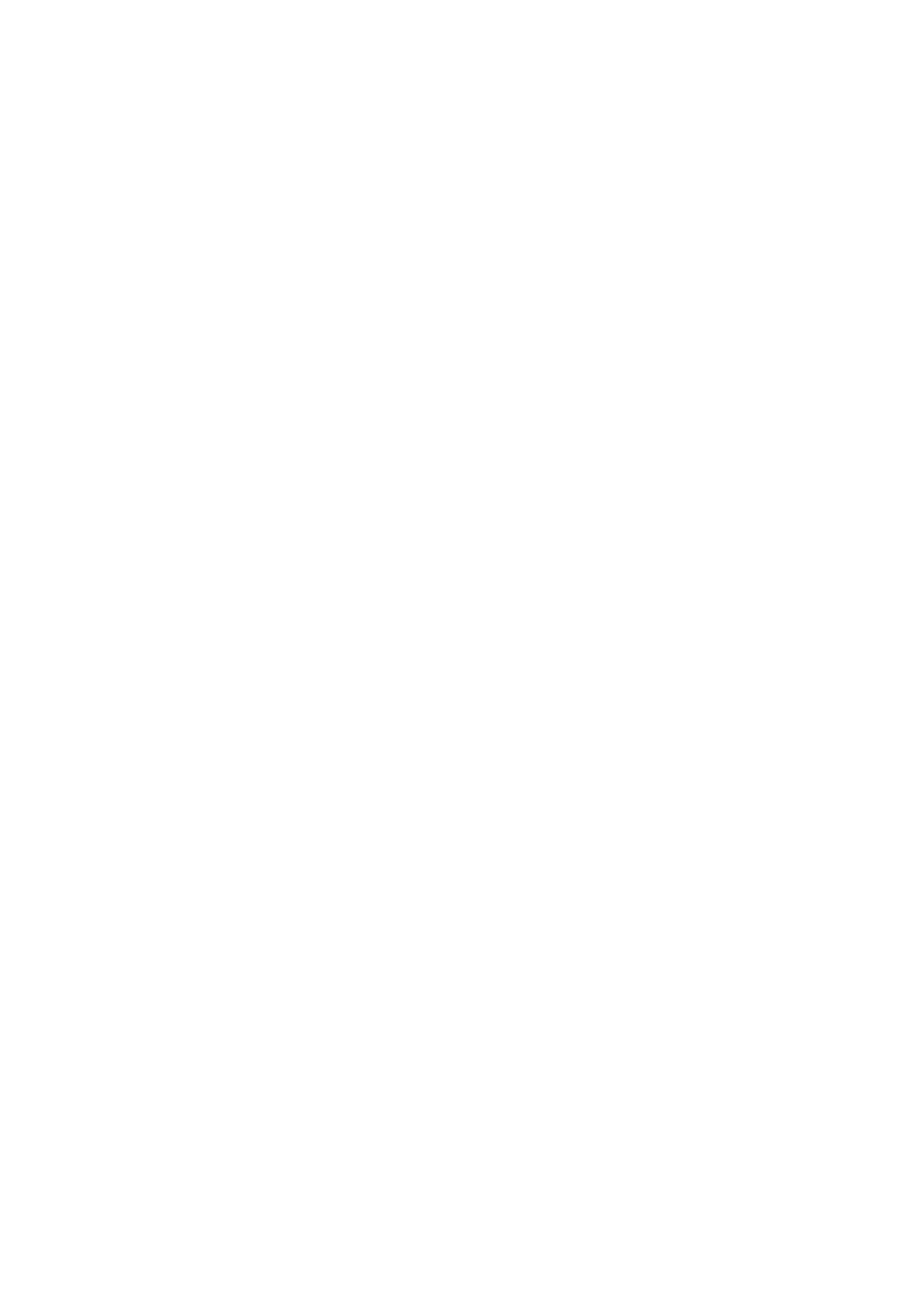## **1 INTRODUCTION**

#### **1.1 GENERAL BACKGROUND TO APPROPRIATE ASSESSMENT**

The UK is bound by the terms of the EC Birds and Habitats Directives<sup>1</sup> and the Ramsar Convention.<sup>2</sup> In the UK the European Directives have been transposed into domestic legislation through the Conservation (Natural Habitats &c.) Regulations 1994<sup>3</sup> (as amended) (the Habitat Regulations) which provide for the protection of what are termed 'European sites'. These sites include Special Areas of Conservation (SACs) designated under the Habitats Directive and Special Protection Areas (SPAs) classified under the Birds Directive.

The network of sites across the European Community is known as Natura 2000. Once established, the onus in on Member States to protect and restore the sites included in the network in accordance with the Habitat Directive's Article 6.

Article 6(3) of the European Habitats Directive requires appropriate Assessment of plans that are likely to have a significant effect on SPAs or SACs.

*"Any plan or project not directly connected with or necessary to the management of the site but likely to have a significant effect thereon, either individually or in combination with other plans or projects, shall be subject to appropriate assessment of its implications for the site in view of the site's conservation objectives….".* 

Article 6(4) of the Habitats Directive goes on to discuss the alternative solutions, the test of 'imperative reasons of overriding public interest,' (IROPI) and compensatory measures:

*"If, in spite of a negative assessment of the implications for the site and in the absence of alternative solutions, a plan or project must nevertheless be carried out for imperative reasons of overriding public interest, including those of social or economic nature, the Member State shall take all compensatory measures necessary to ensure that the overall coherence of Natura 2000 is protected."*

The Habitats Directive applies the precautionary principle to SPAs and SACs. Plans and projects can only be permitted after having ascertained that there will be no adverse effect on the integrity of the site(s) in question. The interest features of the European Sites must be maintained in 'favourable condition'. Plans and projects that will have an adverse affect on the integrity of a site (where there are no priority habitats) may still be permitted if there are no alternatives to them and the IROPI test (see above) substantiates that they should go ahead. In such cases, compensation will be necessary to ensure the overall coherence of Natura 2000 is protected.

Ramsar sites (so named following the Convention on Wetlands of International Importance, held in Ramsar, Iran, 1971) are wetland sites of international

<sup>1&</sup>lt;br><sup>1</sup> Council Directive on the conservation of wild birds of 2<sup>nd</sup> April 1979 (79/409/EEC) and Council Directive

<sup>92/43/</sup>EEC on the conservation of natural habitats and wild fauna and flora of 21<sup>st</sup> May 1992

Convention on wetlands of international importance especially as waterfowl habitat, Ramsar, Iran  $2^{nd}$  Feb 1971 3 Statutory Instrument 1994/2716 which came into force on 30 October 1994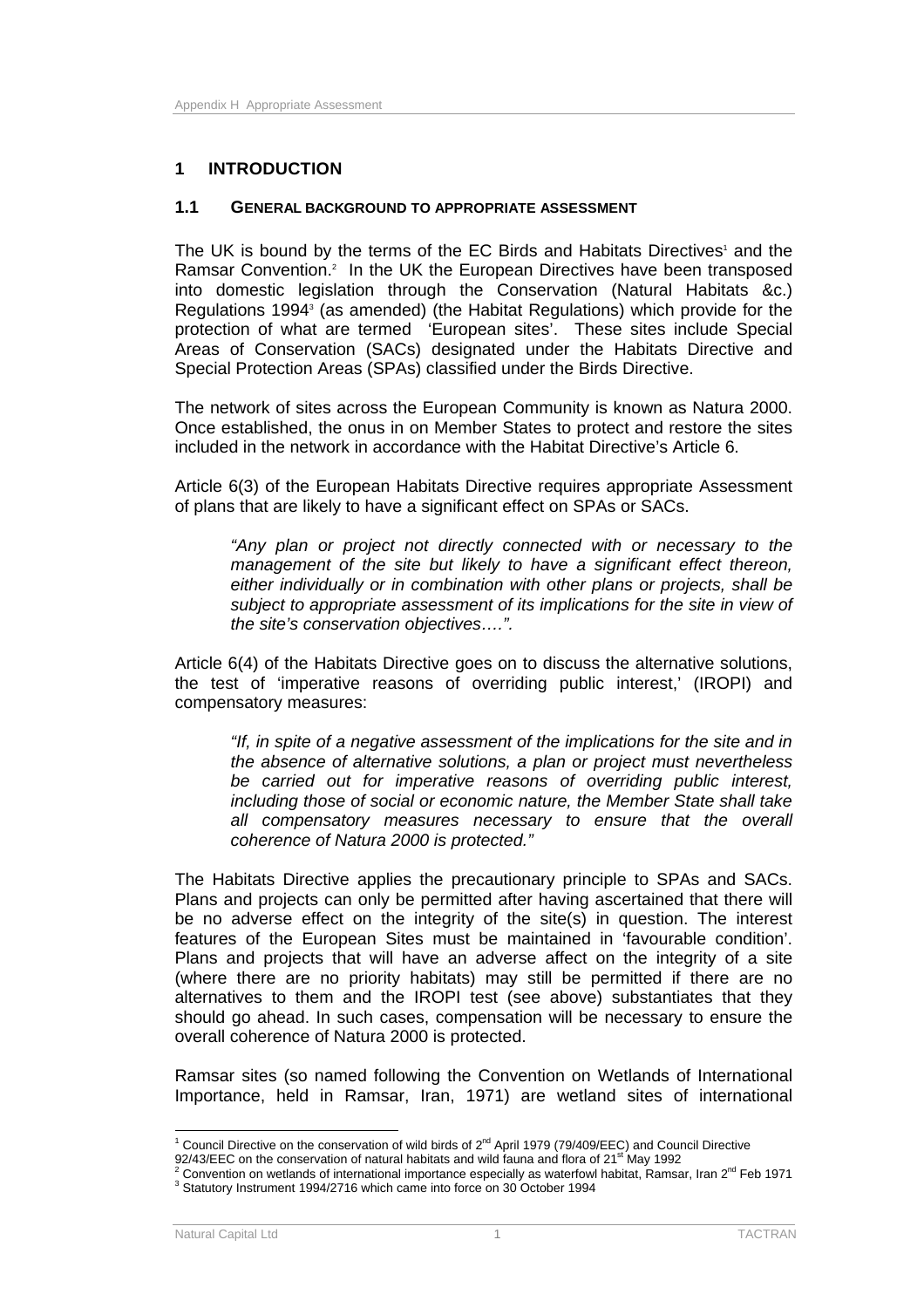importance. They are protected for their important habitats, in particular for water birds. For those sites that qualify for designation only under the Ramsar Convention (and not as SAC or SPA) the Scottish Executive has chosen as a matter of policy to apply the same considerations to their protection as if they were classified as SPAs.<sup>4</sup>

## **1.2 CONTEXT FOR THE TACTRAN RTS**

In October 2005, the European Court of Justice ruled that all land-use plans should be subject to an 'Appropriate Assessment' of their implications for European sites. In addition as a matter of policy, the Government has chosen to apply the procedures on Ramsar sites and potential SPAs even though these are not classified as European sites as a matter of law.

TACTRAN has produced a Regional Transport Strategy (RTS) setting out a vision and programme for improving the Region's transport infrastructure, services and other facilities, over the 15 years to 2021. It has undertaken a Strategic Environmental Assessment (SEA) of this strategy.

Following consultation on the SEA and the draft RTS, Scottish Natural Heritage (SNH) commented that because of the identification of interventions within the RTS that are likely to have a significant effect on four European sites within the TACTRAN area, namely – the River Tay Special Area of Conservation (SAC), the Firth of Forth Special Protection Area (SPA), the River Teith SAC and the Montrose Basin SPA (including the Montrose Basin Ramsar Site) that an Appropriate Assessment was required. The scope of the assessment was established at a meeting with SNH (22 May 2007 attended by Philip Gaskell and Zoe Kemp) where it was agreed that there was no need to undertake an assessment of the whole of the RTS (previously screened in the SEA) or consider in-combination effects but rather concentrate on an assessment of those interventions highlighted in the SEA where it was considered possible that they were likely to have a significant effect on the integrity of a European site.

Natural Capital was invited by TACTRAN to undertake the research and provide the information so that it could, as the competent authority, carry out the Appropriate Assessment.

The purpose of this Appropriate Assessment is, therefore, to assess the impacts of the proposed interventions against the conservation objectives and qualifying features of the relevant European sites. The assessment must determine whether the interventions would adversely affect the integrity of any site in terms of its nature conservation objectives. If any negative effects remain after mitigation has been identified then other options should be examined to determine whether these would have an adverse effect on the integrity of a European site.

 <sup>4</sup> Scottish Executive (2000) *Nature conservation: Implementation in Scotland of EC Directive on the conservation of natural habitats and of wild flora and fauna and the conservation of wild birds ('The Habitats and Birds Directives').* Revised guidance updating Scottish Office Circular no. 6/1995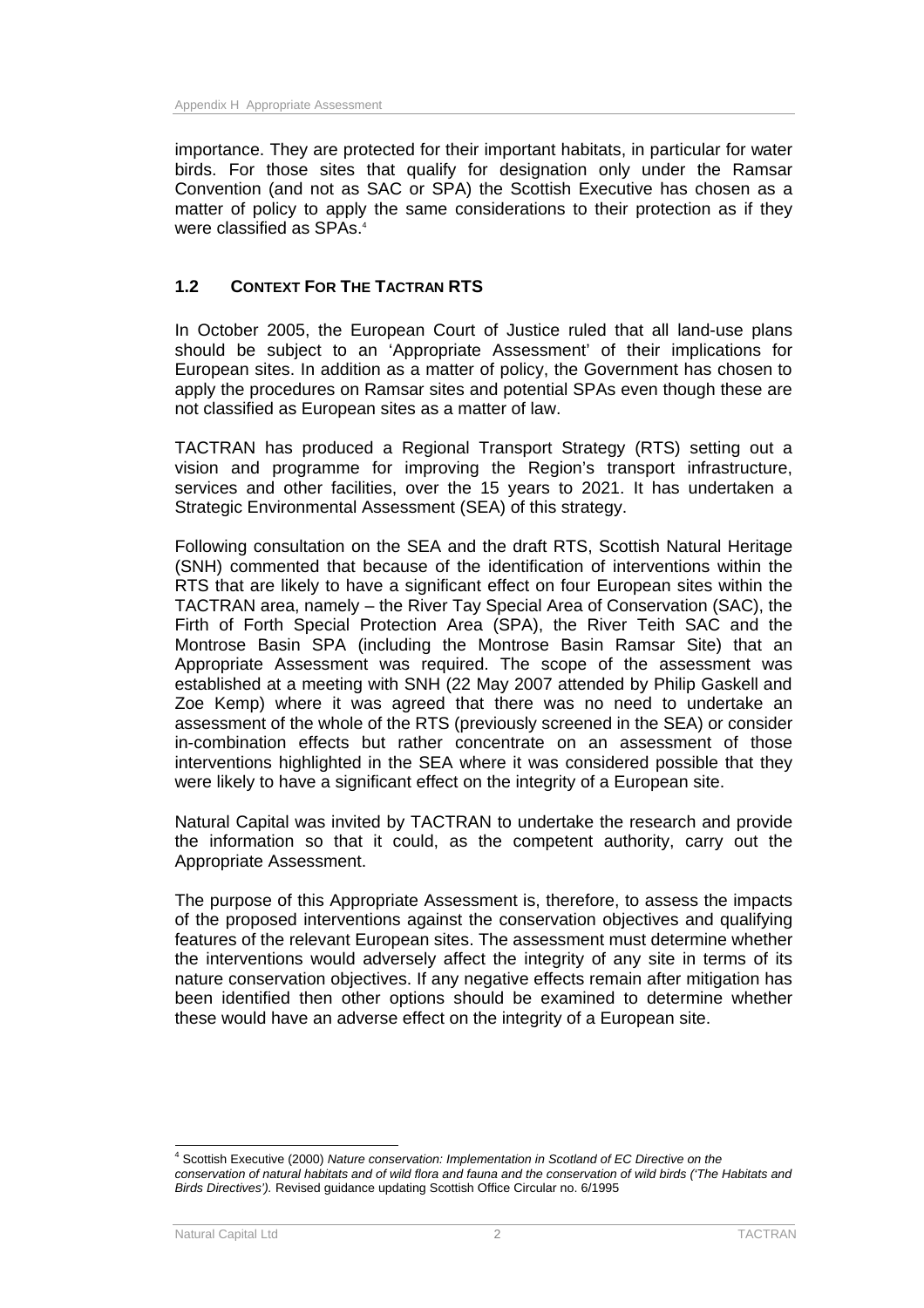## **1.3 GUIDANCE**

Guidance on the content and scope of this report has been taken from consultation with SNH and publications as follows:

- Scottish Executive (2000) *Nature conservation: Implementation in Scotland of EC Directive on the conservation of natural habitats and of wild flora and fauna and the conservation of wild birds ('The Habitats and Birds Directives').* Revised guidance updating Scottish Office Circular no. 6/1995.
- European Commission (2001) Assessment of plans and projects significantly affecting Natura 2000 sites: methodological guidance on the provision of Article 6(3) and (4) of the Habitats Directive 92/43/EEC.
- European Commission. Managing Natura 2000 sites. The provisions of Article 6 of the 'Habitats' Directive 92/43/EEC.
- Scottish Executive (2006) Assessing Development Plans in Terms of the Need for Appropriate Assessment, Interim guidance.

## **1.4 APPROACH TO ASSESSMENT OF ADVERSE IMPACT ON INTEGRITY**

This assessment is at a strategy level with no detail of the proposed interventions. The approach taken is to predict the potential impacts as far as is possible and identify any limitations. This then flags up what will be needed by way of mitigation, and will ultimately direct any tender briefs for further work or project based AA, should the intervention be taken forward in the delivery plan for the RTS.

The integrity of a site is defined<sup>4</sup> as ' the coherence of its ecological structure and *function, across its whole area, that enables it to sustain the habitat, complex of habitats and/or the levels of populations of the species for which it was classified'*.

The potential impacts of each intervention have been assessed in the context of the ecological needs of the qualifying species/habitat, the current baseline and the relationship of these to the conservation objectives. Due to the high-level nature of the assessment there is no attempt at this stage to categorise impacts into those considered to be "negligible" and those more significant. All are being viewed as having the potential for adverse impact on site integrity and there is therefore an assessment of the required mitigation and the remaining residual effect.

The results of the assessment are summarised in *Table 2.1.*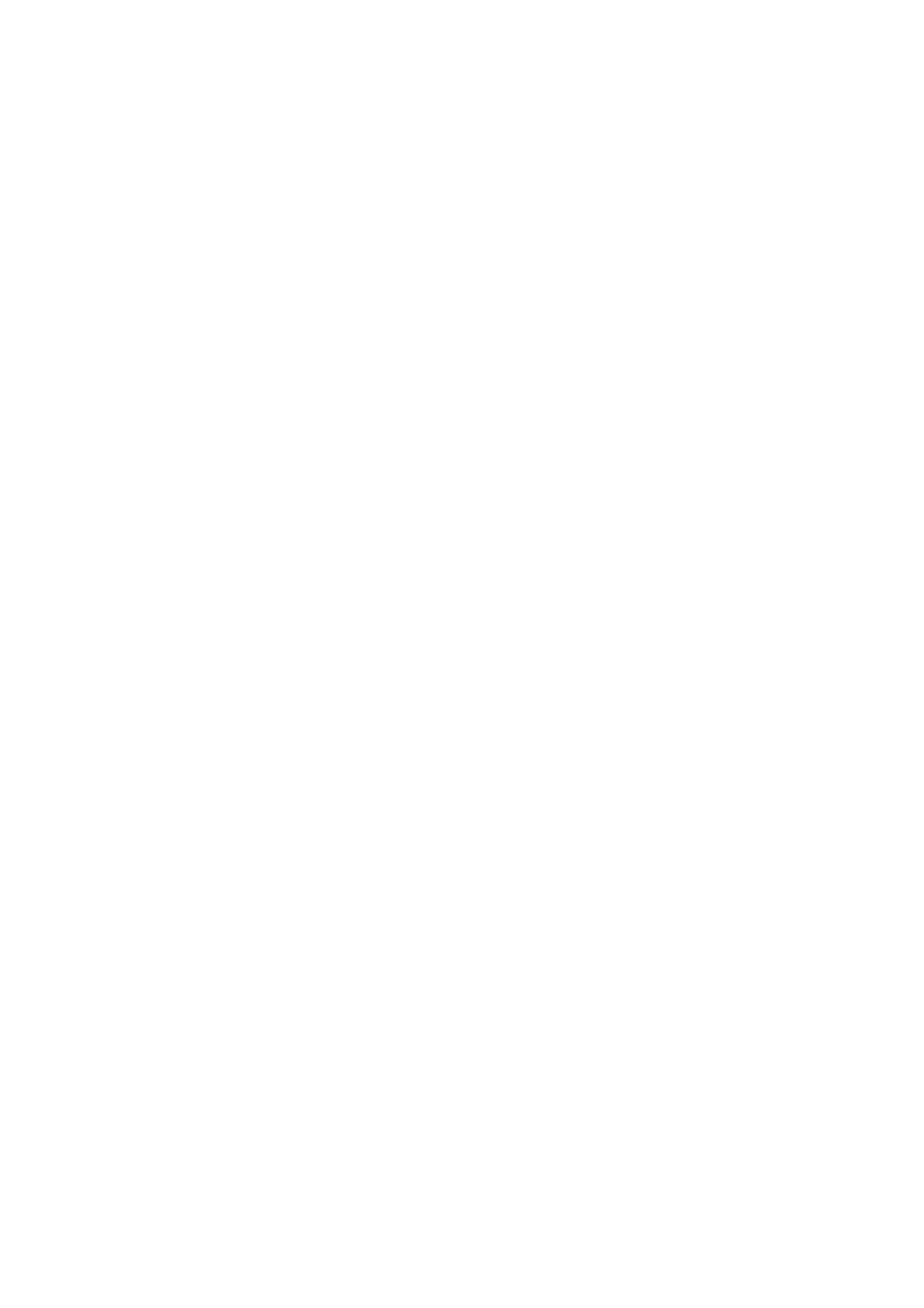## **2 ASSESSMENT OF THE RTS INTERVENTIONS**

The assessment is set out in *Table 2.1* below and includes the following information:

- The intervention in question
- The potential European site affected with qualifying features and conservation objectives listed
- The assessment of possible impacts
- The potential mitigation
- The residual effects
- The implications for the site

### **Table 2.1 Appropriate Assessment of RTS Interventions that could Impact on European Sites**

| <b>Potentially Affected European Site</b><br><b>Qualifying Features and Conservation</b><br>Objectives <sup>5</sup>                                                                                                   | <b>Assessment of Possible Impacts</b><br>of Intervention                                                                            | <b>Potential Mitigation</b>                                                                                   | <b>Residual Effects</b>                                                                     | <b>Implications to the Site</b>                                                                    |  |
|-----------------------------------------------------------------------------------------------------------------------------------------------------------------------------------------------------------------------|-------------------------------------------------------------------------------------------------------------------------------------|---------------------------------------------------------------------------------------------------------------|---------------------------------------------------------------------------------------------|----------------------------------------------------------------------------------------------------|--|
| Intervention: IV_I2 - New crossing of the Tay linking the A9 to the A94 north of Scone, including a package of associated bus priority, cycle and pedestrian<br>measures locking in the benefits to Perth city centre |                                                                                                                                     |                                                                                                               |                                                                                             |                                                                                                    |  |
| <b>River Tay SAC</b>                                                                                                                                                                                                  |                                                                                                                                     |                                                                                                               |                                                                                             |                                                                                                    |  |
| <b>Qualifying Features</b><br>Lampetra fluviatilis - River lamprey<br>Lampetra planeri - Brook lamprey<br>Petromyzon marinus - Sea                                                                                    | <b>River Tay - Water Pollution Risks</b><br>• Pollution (chemical and<br>particulate - suspended solids<br>and turbidity) caused by | <b>River Tay - Water Pollution</b><br><b>Risks</b><br>Contractors required to<br>identify appropriate control | <b>River Tay - Water</b><br><b>Pollution Risks</b><br>The listed<br>$\bullet$<br>mitigation | <b>River Tay - Water</b><br><b>Pollution Risks</b><br>No long-term<br>$\bullet$<br>adverse effects |  |

<sup>5</sup><br>The information available for the Appropriate Assessment is necessarily high-level at this stage because the intervention has not yet been defined in terms of location, design etc. Therefore the appraisal considers all features and conservation objectives at a strategic level.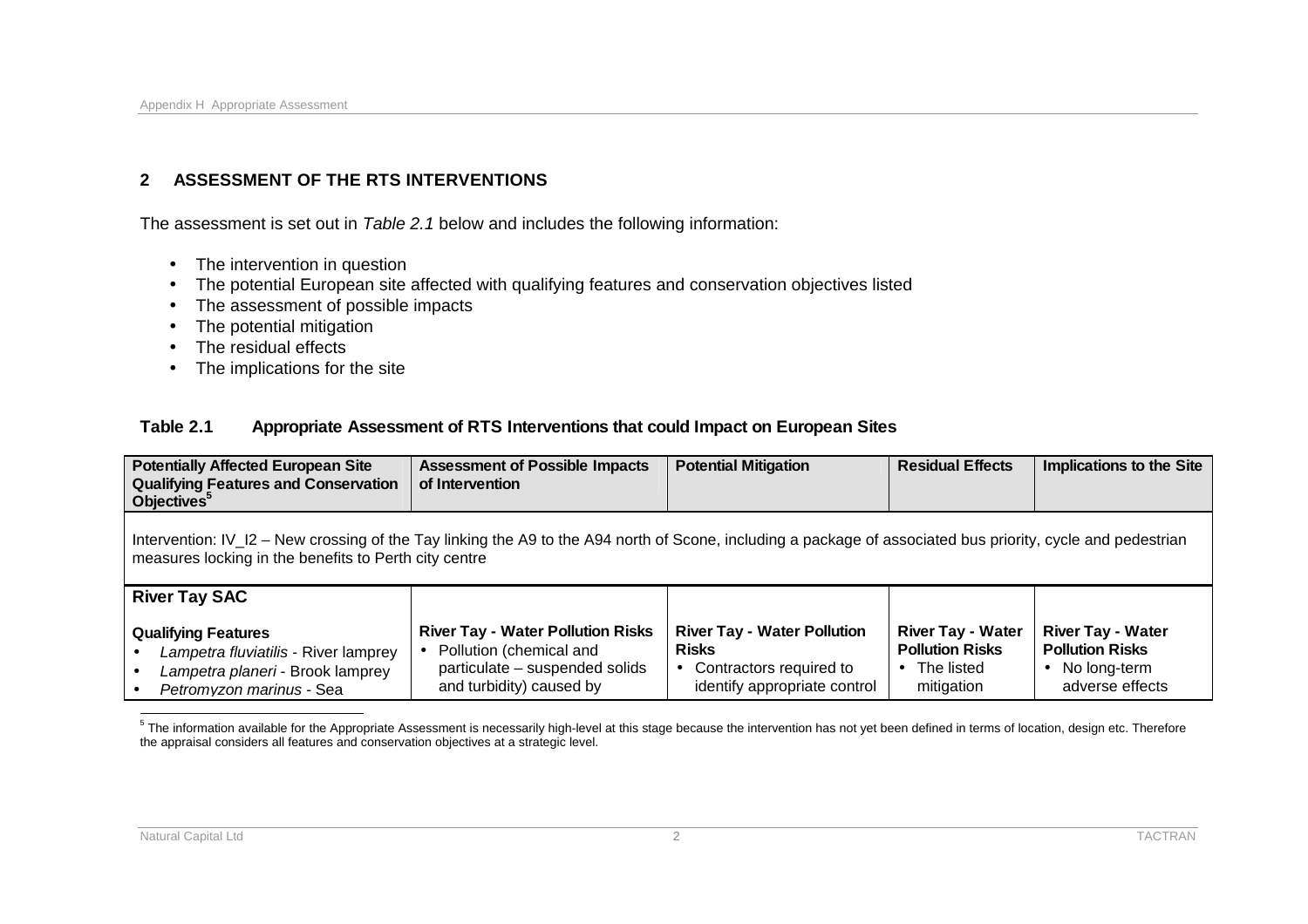| <b>Potentially Affected European Site</b><br><b>Qualifying Features and Conservation</b>                                                                                                                                                                                                                                                                                                                                                                                                                                                                                                                                                                                                                                                                                                                                                                                                                                                                                                        | <b>Assessment of Possible Impacts</b><br>of Intervention                                                                                                                                                                                                                                                                                                                                                                                                                                                                                                                                                                                                                                                                                                                                                                         | <b>Potential Mitigation</b>                                                                                                                                                                                                                                                                                                                                                                                                                                                                                                                                                                                                                                                                                                                                                                                                             | <b>Residual Effects</b>                                                                                                                                                                                                                                                                                                                                                                                                                                        | <b>Implications to the Site</b>                                                                                                                                                                                                                                                                                                                                                                                                                                                                                                                                  |
|-------------------------------------------------------------------------------------------------------------------------------------------------------------------------------------------------------------------------------------------------------------------------------------------------------------------------------------------------------------------------------------------------------------------------------------------------------------------------------------------------------------------------------------------------------------------------------------------------------------------------------------------------------------------------------------------------------------------------------------------------------------------------------------------------------------------------------------------------------------------------------------------------------------------------------------------------------------------------------------------------|----------------------------------------------------------------------------------------------------------------------------------------------------------------------------------------------------------------------------------------------------------------------------------------------------------------------------------------------------------------------------------------------------------------------------------------------------------------------------------------------------------------------------------------------------------------------------------------------------------------------------------------------------------------------------------------------------------------------------------------------------------------------------------------------------------------------------------|-----------------------------------------------------------------------------------------------------------------------------------------------------------------------------------------------------------------------------------------------------------------------------------------------------------------------------------------------------------------------------------------------------------------------------------------------------------------------------------------------------------------------------------------------------------------------------------------------------------------------------------------------------------------------------------------------------------------------------------------------------------------------------------------------------------------------------------------|----------------------------------------------------------------------------------------------------------------------------------------------------------------------------------------------------------------------------------------------------------------------------------------------------------------------------------------------------------------------------------------------------------------------------------------------------------------|------------------------------------------------------------------------------------------------------------------------------------------------------------------------------------------------------------------------------------------------------------------------------------------------------------------------------------------------------------------------------------------------------------------------------------------------------------------------------------------------------------------------------------------------------------------|
| Objectives <sup>5</sup><br>lamprey<br>Salmo salar - Atlantic salmon<br>Oligotrophic to mesotrophic<br>standing waters with vegetation of<br>the Littorelletea uniflorae and/or of<br>the Isoëto-Nanojuncetea - Clear-<br>water lakes or lochs with aquatic<br>vegetation and poor to moderate<br>nutrient levels<br>Lutra lutra - Otter<br><b>Conservation Objectives</b><br>To avoid deterioration of the<br>habitats of the qualifying species<br>(listed above) or significant<br>disturbance to the qualifying<br>species, thus ensuring that the<br>integrity of the site is maintained<br>and the site makes an appropriate<br>contribution to achieving<br>favourable conservation status for<br>each of the qualifying features; and<br>To ensure for the qualifying<br>$\bullet$<br>species that the following are<br>maintained in the long term:<br>Population of the<br>$\circ$<br>species, including<br>range of genetic types<br>for salmon, as a viable<br>component of the site | construction activities.<br>Pollution caused by oil and fuel<br>spills and leakages.<br>• Pollution from run-off and<br>erosion.<br>• Pollution associated with<br>concrete structures.<br>Contamination from waste<br>materials<br><b>Standing Waters</b><br>The oligotrophic and<br>mesotrophic standing waters in<br>the upper catchment (that<br>feature in the SAC) would not<br>be affected by this potential<br>intervention lower down in the<br>catchment.<br><b>General Ecology - including</b><br><b>Qualifying Feature Habitat</b><br>• Destruction of habitats caused<br>by construction activities with<br>resultant habitat loss.<br>Impacts on adjacent habitats<br>$\bullet$<br>caused by construction<br>activities.<br>• Severance of wildlife corridors<br>and connected habitats.<br>Disturbance of species | measures (including best<br>practice guidance for<br>construction) to minimise<br>the risk of pollution during<br>construction and to consult<br>with the Scottish<br><b>Environment Protection</b><br>Agency (SEPA) on all<br>temporary and permanent<br>pollution control measures.<br>Oil and fuel storage<br>$\bullet$<br>facilities and small static<br>plant to be well managed<br>to minimise the risk of<br>leaks to soil and<br>groundwater.<br>Appropriate measures<br>$\bullet$<br>adopted to reduce the risk<br>of particulate or chemical<br>contamination from the<br>site polluting the aquatic<br>environment during<br>construction.<br>Contingency plans to be<br>$\bullet$<br>developed for<br>implementation in the case<br>of any spillage.<br>Oil pollution prevention<br>equipment (booms,<br>absorbent pads and | measures<br>would protect<br>water quality<br>(against<br>chemical/oil<br>and suspended<br>solids/sediment<br>contamination)<br><b>SO</b><br>safeguarding<br>key qualifying<br>features<br>(lamprey,<br>salmon and<br>their respective<br>habitats and<br>food sources<br>together with<br>food sources<br>for otter).<br><b>Ecology - General</b><br>• The listed<br>mitigation<br>would help to<br>minimise<br>impacts on<br>habitats in<br>general.<br>Some | predicted on water<br>quality.<br>No corresponding<br>damage to river<br>processes and<br>associated habitats<br>predicted.<br><b>Ecology - General</b><br>• Some likely habitat<br>loss but mitigation<br>should keep this to<br>an absolute<br>minimum.<br>The mitigation<br>should ensure that<br>appropriate<br>biodiversity<br>enhancement<br>measures are<br>incorporated into<br>final restoration.<br>This could provide<br>opportunities to<br>improve the<br>conservation status.<br><b>Ecology - Otter</b><br>• With rigorously<br>applied mitigation |
|                                                                                                                                                                                                                                                                                                                                                                                                                                                                                                                                                                                                                                                                                                                                                                                                                                                                                                                                                                                                 | froguenting aroon whore                                                                                                                                                                                                                                                                                                                                                                                                                                                                                                                                                                                                                                                                                                                                                                                                          | granules. sand bags etcl                                                                                                                                                                                                                                                                                                                                                                                                                                                                                                                                                                                                                                                                                                                                                                                                                | temporary                                                                                                                                                                                                                                                                                                                                                                                                                                                      | there should be no                                                                                                                                                                                                                                                                                                                                                                                                                                                                                                                                               |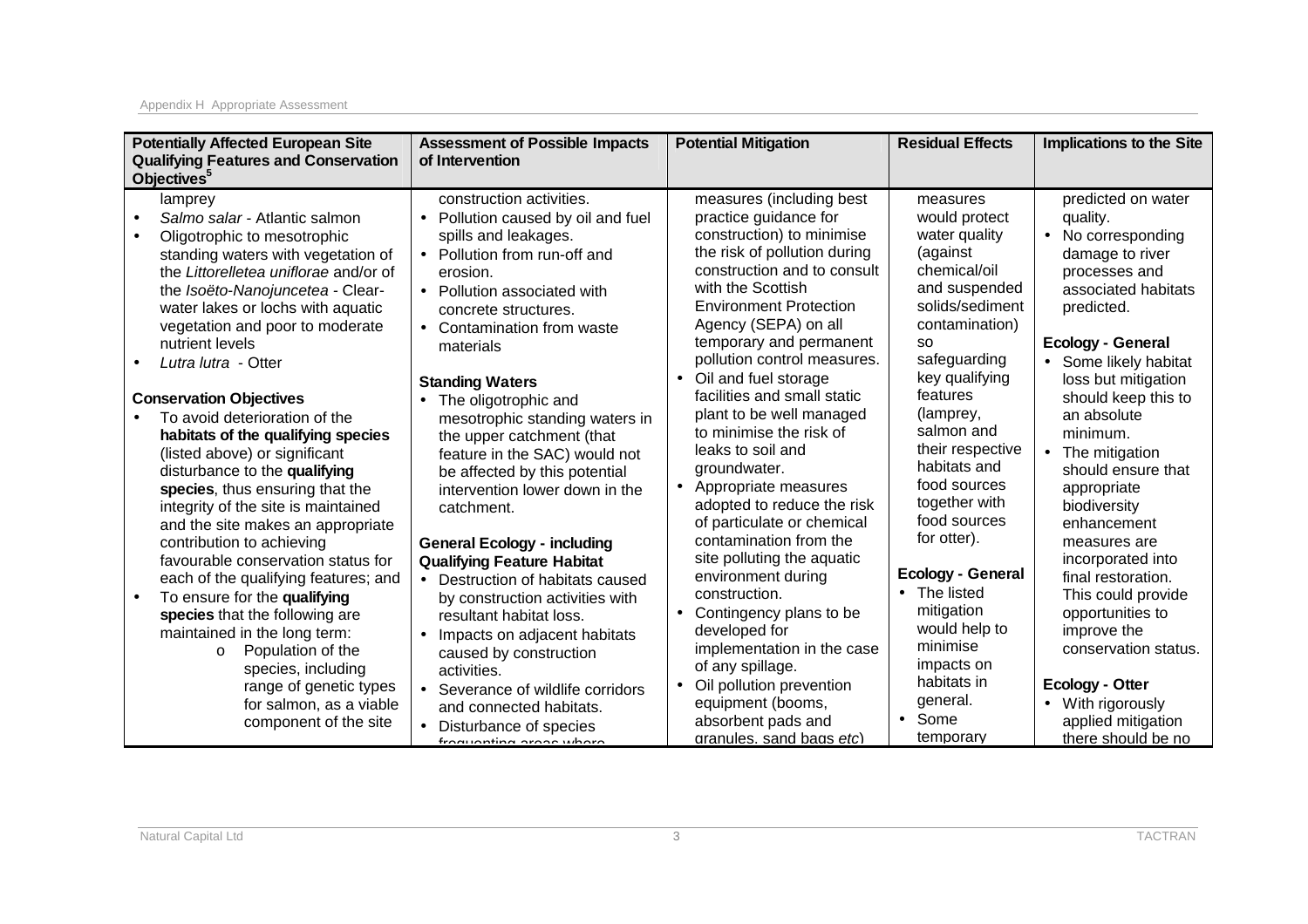#### Appendix H Appropriate Assessment

| <b>Potentially Affected European Site</b><br><b>Qualifying Features and Conservation</b>                                                                                                                                                                                                                                                                                                                                                                                                                                                                                                                                                                                                                                                                                                                                  | <b>Assessment of Possible Impacts</b><br>of Intervention                                                                                                                                                                                                                                                                                                                                                                                                                                                                                                                                                                                                                                                                                  | <b>Potential Mitigation</b>                                                                                                                                                                                                                                                                                                                                                                                                                                                                                                                                                                                                                                                                                                                        | <b>Residual Effects</b>                                                                                                                                                                                                                                                                                                                                                                                                      | <b>Implications to the Site</b>                                                                                                                                                                                                                                            |
|---------------------------------------------------------------------------------------------------------------------------------------------------------------------------------------------------------------------------------------------------------------------------------------------------------------------------------------------------------------------------------------------------------------------------------------------------------------------------------------------------------------------------------------------------------------------------------------------------------------------------------------------------------------------------------------------------------------------------------------------------------------------------------------------------------------------------|-------------------------------------------------------------------------------------------------------------------------------------------------------------------------------------------------------------------------------------------------------------------------------------------------------------------------------------------------------------------------------------------------------------------------------------------------------------------------------------------------------------------------------------------------------------------------------------------------------------------------------------------------------------------------------------------------------------------------------------------|----------------------------------------------------------------------------------------------------------------------------------------------------------------------------------------------------------------------------------------------------------------------------------------------------------------------------------------------------------------------------------------------------------------------------------------------------------------------------------------------------------------------------------------------------------------------------------------------------------------------------------------------------------------------------------------------------------------------------------------------------|------------------------------------------------------------------------------------------------------------------------------------------------------------------------------------------------------------------------------------------------------------------------------------------------------------------------------------------------------------------------------------------------------------------------------|----------------------------------------------------------------------------------------------------------------------------------------------------------------------------------------------------------------------------------------------------------------------------|
| Objectives <sup>5</sup>                                                                                                                                                                                                                                                                                                                                                                                                                                                                                                                                                                                                                                                                                                                                                                                                   |                                                                                                                                                                                                                                                                                                                                                                                                                                                                                                                                                                                                                                                                                                                                           |                                                                                                                                                                                                                                                                                                                                                                                                                                                                                                                                                                                                                                                                                                                                                    |                                                                                                                                                                                                                                                                                                                                                                                                                              |                                                                                                                                                                                                                                                                            |
| Distribution of the<br>$\Omega$<br>species within site<br>Distribution and extent<br>$\circ$<br>of habitats supporting<br>the species<br>Structure, function and<br>$\circ$<br>supporting processes<br>of habitats supporting<br>the species<br>No significant<br>$\circ$<br>disturbance of the<br>species<br>To avoid deterioration of the<br>qualifying habitat (listed above)<br>thus ensuring that the integrity of<br>the site is maintained and the site<br>makes an appropriate contribution<br>to achieving favourable<br>conservation status for each of the<br>qualifying features; and<br>To ensure for the qualifying habitat<br>$\bullet$<br>that the following are maintained in<br>the long term:<br>Extent of the habitat<br>$\circ$<br>on site<br>Distribution of the<br>$\Omega$<br>habitat within site | frequenting areas where<br>construction taking place (e.g.<br>noise and physical activity).<br>Water pollution impacts on<br>$\bullet$<br>substrates and food sources for<br>fish and lamprey.<br><b>Ecology - Otter</b><br>• Habitat destruction.<br>Severance of routes between<br>feeding and sheltering habitat.<br>Removal of safe passage up<br>$\bullet$<br>and down stream.<br>• Destruction of holts and<br>couches.<br>Disturbance to habitat and<br>damage to food supplies.<br>Impacts of possible pollution as<br>described above either directly<br>on the otter (direct toxicity) or<br>indirectly on the food supply<br>(ingestion and<br>bioaccumulation).<br>Noise and disturbance during<br>$\bullet$<br>construction. | granules, sand bags etc)<br>to be stored on site and<br>site staff briefed on how to<br>use them in case of<br>spillage.<br>Plant and vehicles used<br>$\bullet$<br>for the works maintained<br>on impermeable surfaces<br>to contain oil spills.<br>• All earth bunds and spoil<br>storage areas well<br>managed to minimise<br>runoff and erosion.<br>Any surface water<br>$\bullet$<br>drainage features affected<br>by the proposals made<br>good.<br>Any new culverts to be<br>$\bullet$<br>sensitively designed<br>following best practice<br>guidance.<br>• Concrete additives to be<br>added to all concrete<br>placed underwater to limit<br>separation and concrete<br>release into the water.<br>All feasible wastes to be<br>$\bullet$ | disturbance<br>durina<br>construction<br>but good site<br>practices would<br>again keep this<br>to a minimum<br>and would not<br>extend beyond<br>time scale of<br>construction<br>period.<br><b>Ecology - Otter</b><br>• The listed<br>mitigation<br>would protect<br>otter habitat<br>and ensure<br>safe passage<br>and freedom of<br>movement.<br>No significant<br>adverse<br>residual effects<br>would be<br>predicted. | there should be no<br>threat to the<br>distribution and<br>viability of the otter<br>within the SAC.<br>Careful site<br>$\bullet$<br>restoration could<br>provide<br>opportunities to<br>improve habitat<br>(e.g. reed/sedge<br>beds for couches,<br>scrub etc for cover). |
| Structure and function<br>$\circ$<br>of the habitat<br>Processes supporting<br>$\circ$<br>the habitat                                                                                                                                                                                                                                                                                                                                                                                                                                                                                                                                                                                                                                                                                                                     |                                                                                                                                                                                                                                                                                                                                                                                                                                                                                                                                                                                                                                                                                                                                           | recovered and reused<br>within the works where<br>possible.                                                                                                                                                                                                                                                                                                                                                                                                                                                                                                                                                                                                                                                                                        |                                                                                                                                                                                                                                                                                                                                                                                                                              |                                                                                                                                                                                                                                                                            |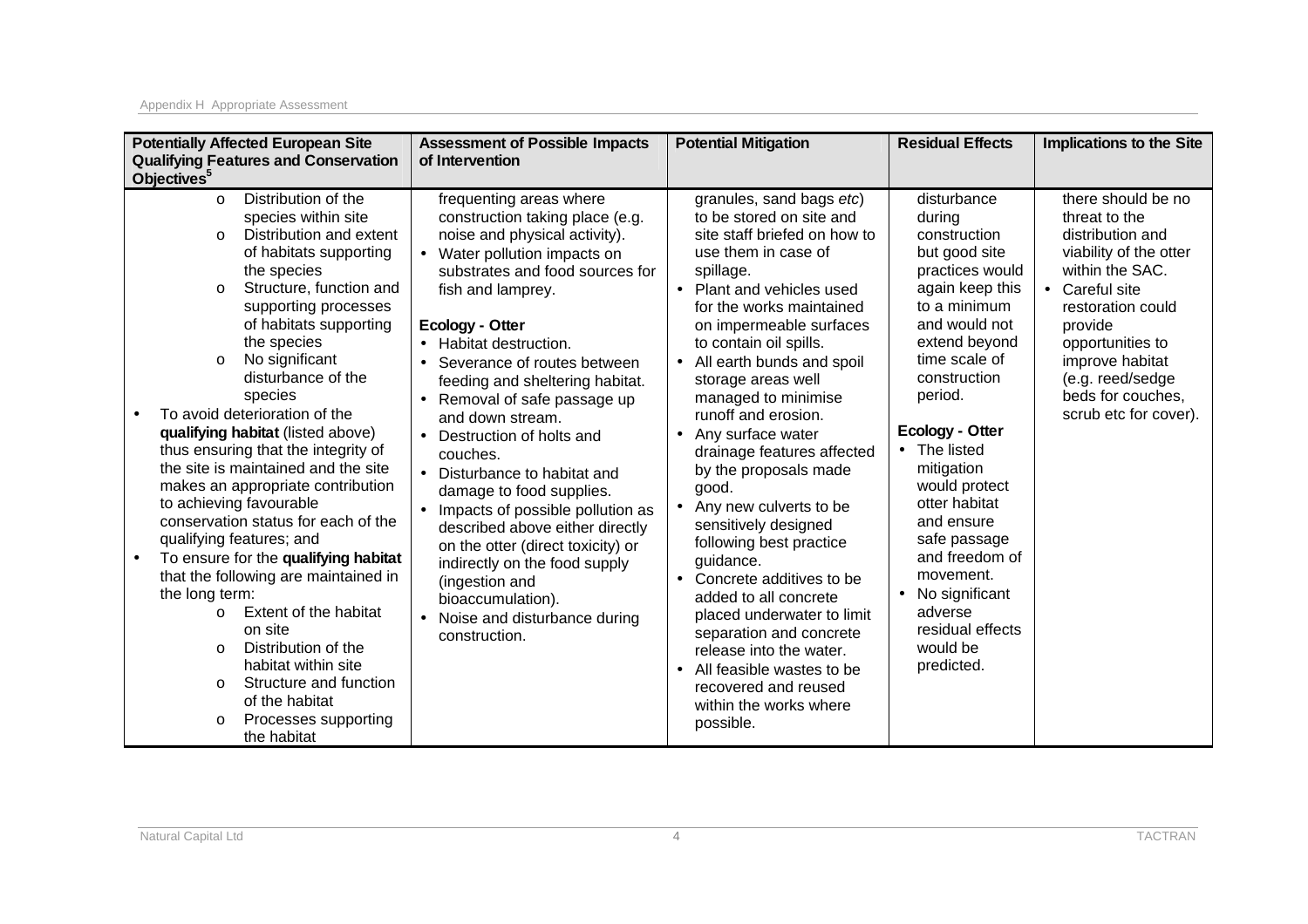| <b>Potentially Affected European Site</b><br><b>Qualifying Features and Conservation</b><br>Objectives <sup>5</sup>                           | <b>Assessment of Possible Impacts</b><br>of Intervention | <b>Potential Mitigation</b>                                                                                                                                                                                                                                                                                                                                                                                                                                                                                                                                                                                                                                                                         | <b>Residual Effects</b> | <b>Implications to the Site</b> |
|-----------------------------------------------------------------------------------------------------------------------------------------------|----------------------------------------------------------|-----------------------------------------------------------------------------------------------------------------------------------------------------------------------------------------------------------------------------------------------------------------------------------------------------------------------------------------------------------------------------------------------------------------------------------------------------------------------------------------------------------------------------------------------------------------------------------------------------------------------------------------------------------------------------------------------------|-------------------------|---------------------------------|
| Distribution of typical<br>$\circ$<br>species of the habitat<br>Viability of typical<br>$\circ$<br>species as<br>components of the<br>habitat |                                                          | • The application of full<br>environmental<br>management systems and<br>planning for the whole<br>works.                                                                                                                                                                                                                                                                                                                                                                                                                                                                                                                                                                                            |                         |                                 |
| No significant<br>$\Omega$<br>disturbance of typical<br>species of the habitat                                                                |                                                          | <b>Ecology - General</b><br>Ecological survey and use<br>$\bullet$<br>of existing studies/surveys<br>to inform final design and<br>construction methods.<br>Construction of the<br>$\bullet$<br>proposals would seek to<br>minimise nature<br>conservation impacts in<br>areas not required for<br>construction and maximise<br>opportunities to enhance<br>local biodiversity on<br>restoration of construction<br>areas.<br>Habitat loss restricted to<br>$\bullet$<br>the minimum necessary<br>for the works.<br>Construction area would<br>$\bullet$<br>be fenced during the<br>construction period to<br>contain the site activities.<br>All areas affected by the<br>construction works would |                         |                                 |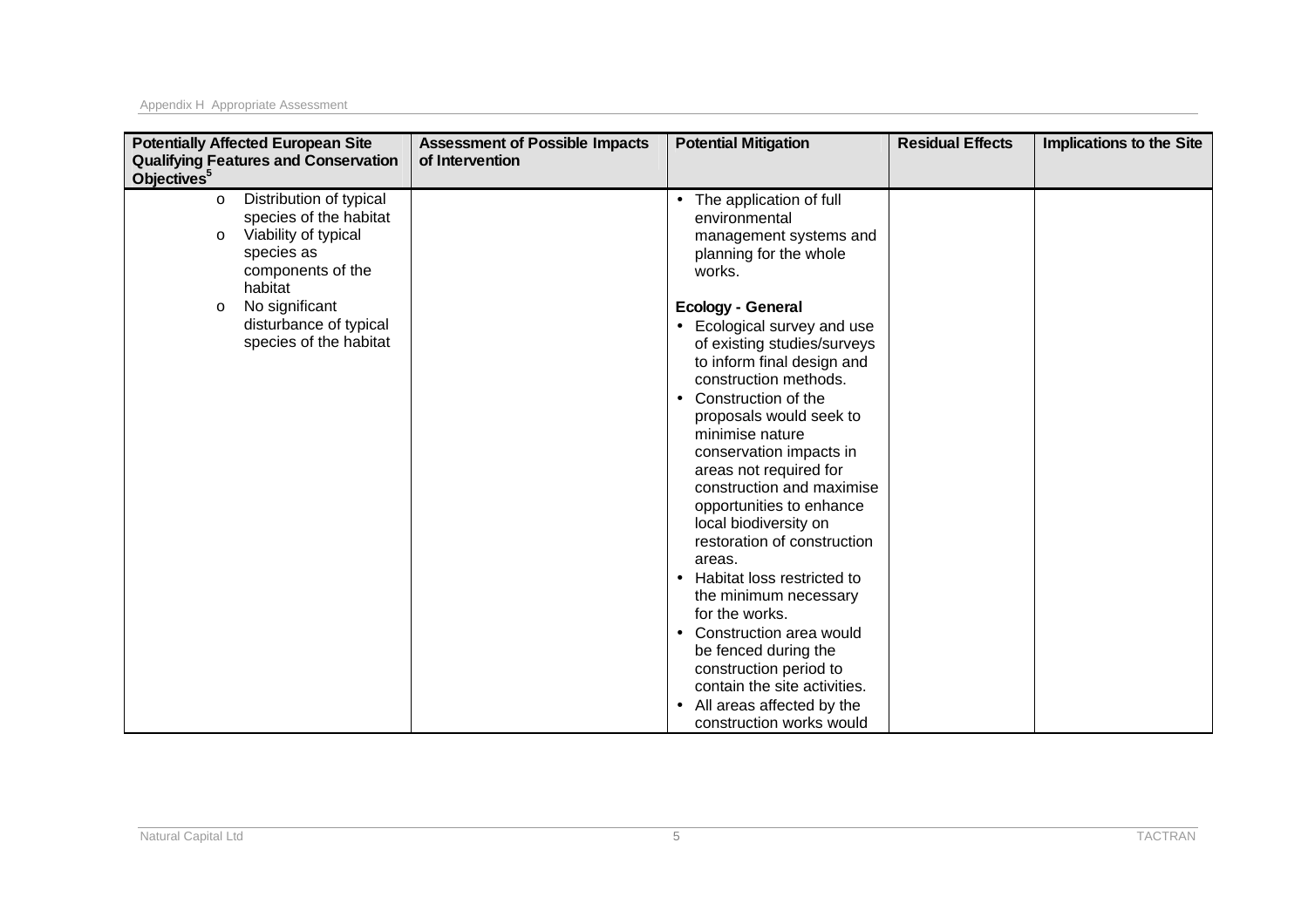| <b>Potentially Affected European Site</b><br><b>Qualifying Features and Conservation</b><br>Objectives <sup>5</sup> | <b>Assessment of Possible Impacts</b><br>of Intervention | <b>Potential Mitigation</b>                                                                                                                                                                                                                                                                                                                                                                                                                                                                                                                                                                                                                              | <b>Residual Effects</b> | <b>Implications to the Site</b> |
|---------------------------------------------------------------------------------------------------------------------|----------------------------------------------------------|----------------------------------------------------------------------------------------------------------------------------------------------------------------------------------------------------------------------------------------------------------------------------------------------------------------------------------------------------------------------------------------------------------------------------------------------------------------------------------------------------------------------------------------------------------------------------------------------------------------------------------------------------------|-------------------------|---------------------------------|
|                                                                                                                     |                                                          | be carefully restored at the<br>end of the works.<br>The seedbank within the<br>$\bullet$<br>topsoil would be stripped<br>from areas of the<br>construction site to be<br>affected and replaced on<br>the site at the end of the<br>works to aid vegetation<br>growth.<br>Best site management<br>$\bullet$<br>practices would be<br>adopted to minimise<br>intrusion into adjacent<br>habitats and the risk of<br>pollution incidents that<br>could affect neighbouring<br>habitats.<br>Requirements in the<br>$\bullet$<br>construction contract<br>would ensure that<br>disturbance to wildlife is<br>kept to the minimum<br>necessary for the works. |                         |                                 |
|                                                                                                                     |                                                          | <b>Ecology - Otters</b><br>• Access to an updated otter<br>survey for area where<br>crossing likely to be<br>located to inform final site                                                                                                                                                                                                                                                                                                                                                                                                                                                                                                                |                         |                                 |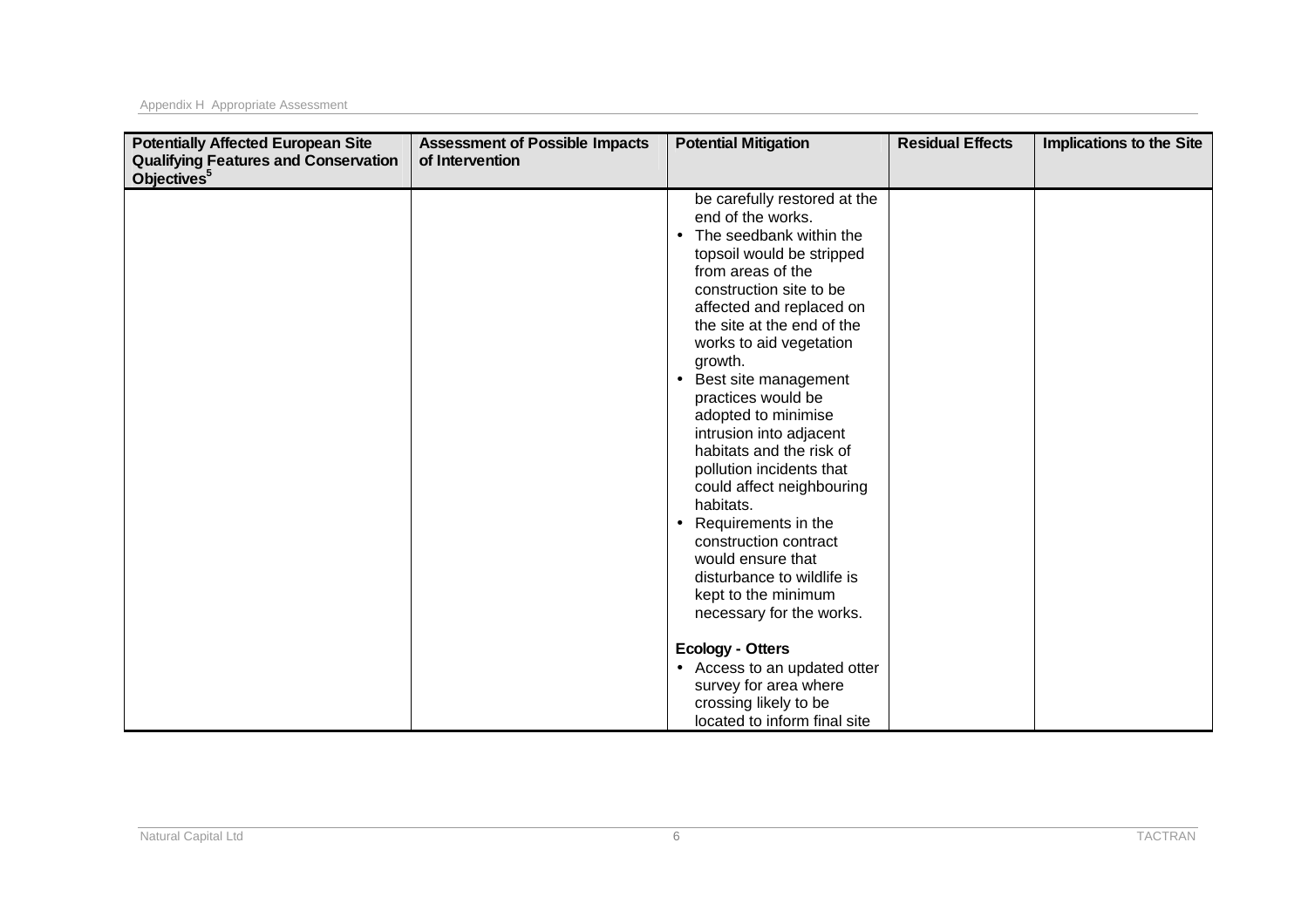| <b>Potentially Affected European Site</b><br><b>Qualifying Features and Conservation</b> | <b>Assessment of Possible Impacts</b><br>of Intervention | <b>Potential Mitigation</b>                                                                                                                                                                                                                                                                                                                                                                                                                                                                                                                                                                                                                                                                                                                                     | <b>Residual Effects</b> | <b>Implications to the Site</b> |
|------------------------------------------------------------------------------------------|----------------------------------------------------------|-----------------------------------------------------------------------------------------------------------------------------------------------------------------------------------------------------------------------------------------------------------------------------------------------------------------------------------------------------------------------------------------------------------------------------------------------------------------------------------------------------------------------------------------------------------------------------------------------------------------------------------------------------------------------------------------------------------------------------------------------------------------|-------------------------|---------------------------------|
| Objectives <sup>5</sup>                                                                  |                                                          |                                                                                                                                                                                                                                                                                                                                                                                                                                                                                                                                                                                                                                                                                                                                                                 |                         |                                 |
|                                                                                          |                                                          | selection.<br>Identification of holts,<br>$\bullet$<br>couches and other<br>potential shelters at<br>earliest stages of design<br>process to enable a route<br>to be selected that avoids<br>such areas where<br>possible.<br>• Locating construction site<br>compounds away from<br>potential otter habitat.<br>• Avoidance of night working<br>in areas where otter<br>active.<br>• Use of fencing to exclude<br>otters from site works<br>areas and provide safe<br>passage.<br>• Ensure that preferred otter<br>paths not obstructed.<br>• Retention of one bank of<br>river intact during<br>construction.<br>Bridge designed with<br>$\bullet$<br>sufficiently wide span to<br>allow animals dry and safe<br>passage along river bank<br>on completion of |                         |                                 |
|                                                                                          |                                                          | construction works.                                                                                                                                                                                                                                                                                                                                                                                                                                                                                                                                                                                                                                                                                                                                             |                         |                                 |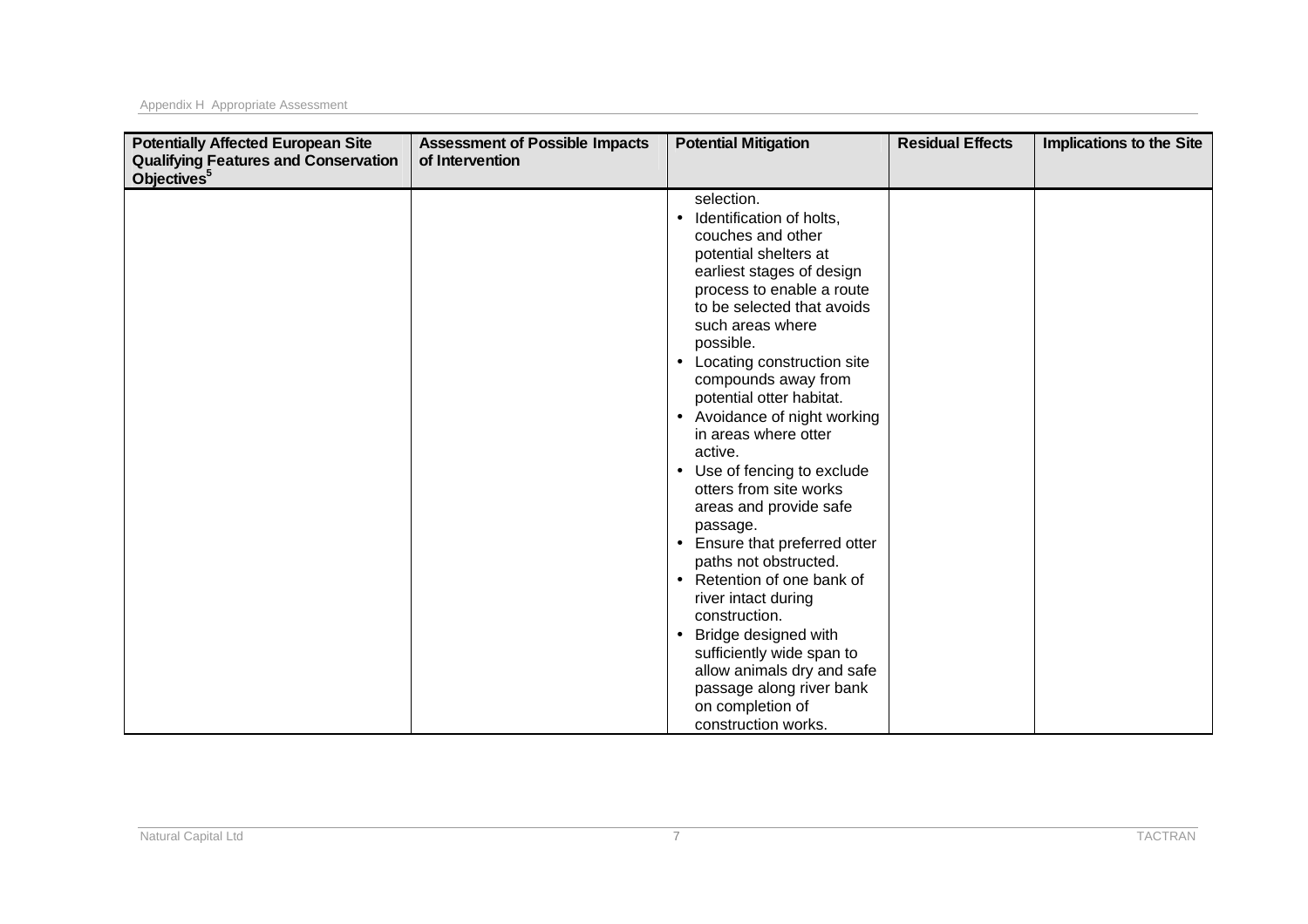| <b>Potentially Affected European Site</b><br><b>Qualifying Features and Conservation</b><br>Objectives <sup>5</sup>                                                                                                                                                                                                                                                                                                                                      | <b>Assessment of Possible Impacts</b><br>of Intervention                                                                                                                                                                                                                                               | <b>Potential Mitigation</b>                                                                                                                                                                                                                                                                                                                                                            | <b>Residual Effects</b>                                                                                                                                                                                    | <b>Implications to the Site</b>                                                                                                                                                                                                  |  |
|----------------------------------------------------------------------------------------------------------------------------------------------------------------------------------------------------------------------------------------------------------------------------------------------------------------------------------------------------------------------------------------------------------------------------------------------------------|--------------------------------------------------------------------------------------------------------------------------------------------------------------------------------------------------------------------------------------------------------------------------------------------------------|----------------------------------------------------------------------------------------------------------------------------------------------------------------------------------------------------------------------------------------------------------------------------------------------------------------------------------------------------------------------------------------|------------------------------------------------------------------------------------------------------------------------------------------------------------------------------------------------------------|----------------------------------------------------------------------------------------------------------------------------------------------------------------------------------------------------------------------------------|--|
|                                                                                                                                                                                                                                                                                                                                                                                                                                                          |                                                                                                                                                                                                                                                                                                        | If it is not possible to<br>design a gap between<br>bridge abutments and river<br>then provision must be<br>made for a ledge to permit<br>otter movement.<br>Reinstatement of scrub<br>$\bullet$<br>and natural river bank<br>habitat to provide<br>adequate cover for otter<br>movements.                                                                                             |                                                                                                                                                                                                            |                                                                                                                                                                                                                                  |  |
|                                                                                                                                                                                                                                                                                                                                                                                                                                                          | Intervention: IV_I3 - Provision of new link road between A84 Kildean and A9 University completing Stirling's Outer Ring road, including package of<br>measures of associated bus priority, cycle and pedestrian measures, locking in the benefits to Stirling city centre                              |                                                                                                                                                                                                                                                                                                                                                                                        |                                                                                                                                                                                                            |                                                                                                                                                                                                                                  |  |
| <b>Firth of Forth SPA</b>                                                                                                                                                                                                                                                                                                                                                                                                                                |                                                                                                                                                                                                                                                                                                        |                                                                                                                                                                                                                                                                                                                                                                                        |                                                                                                                                                                                                            |                                                                                                                                                                                                                                  |  |
| <b>Qualifying Features</b><br>bar-tailed godwit Limosa lapponica<br>common scoter Melanitta nigra<br>cormorant Phalacrocorax carbo<br>curlew Numenius arquata<br>$\bullet$<br>dunlin Calidris alpina<br>$\bullet$<br>eider Somateria mollissima<br>$\bullet$<br>Golden plover Pluvialis apricaria<br>$\bullet$<br>goldeneye Bucephala clangula<br>$\bullet$<br>great crested grebe Podiceps<br>grey plover Pluvialis squatarola<br>knot Calidris canutus | <b>Water Pollution - Indirect</b><br>• Pollution (chemical and<br>particulate - suspended solids<br>and turbidity) caused by<br>construction activities (including<br>possible oil and fuel spills or<br>leakages, run-off and erosion,<br>waste materials) and<br>transported downstream into<br>SPA. | <b>Water Pollution - Indirect</b><br>• Contractors required to<br>identify appropriate control<br>measures (including best<br>practice guidance for<br>construction) to minimise<br>the risk of pollution during<br>construction and to consult<br>with the Scottish<br><b>Environment Protection</b><br>Agency (SEPA) on all<br>temporary and permanent<br>nollution control messures | <b>Water Pollution -</b><br><b>Indirect</b><br>• The listed<br>mitigation<br>measures<br>would protect<br>water quality<br>(against<br>chemical/oil<br>and suspended<br>solids/sediment<br>contamination). | <b>Water Pollution -</b><br><b>Indirect</b><br>• No long-term<br>adverse effects<br>predicted on water<br>quality.<br>No corresponding<br>damage to river and<br>estuarine<br>processes and<br>associated habitats<br>predicted. |  |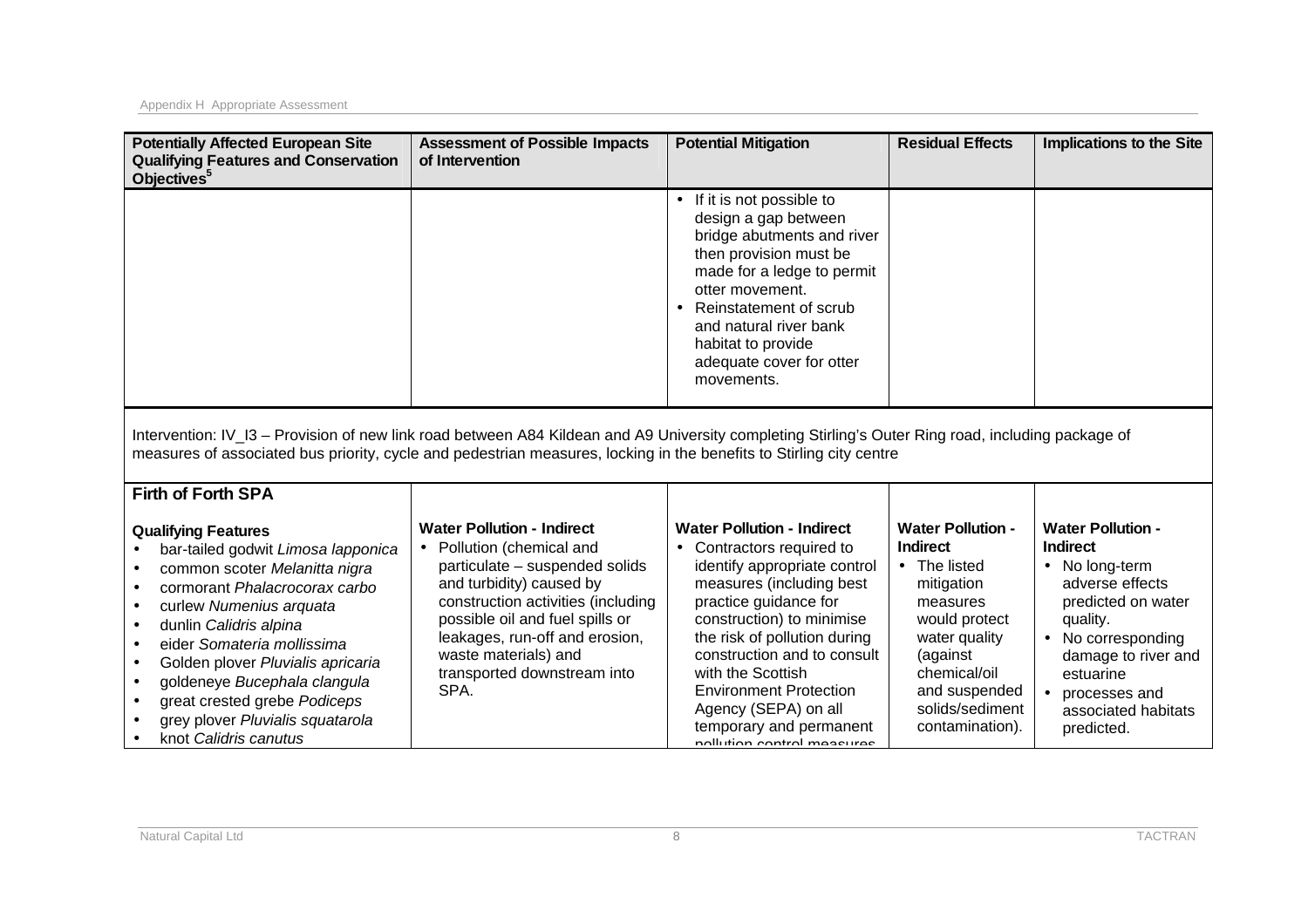| <b>Potentially Affected European Site</b><br><b>Qualifying Features and Conservation</b>                                                                                                                                                                                                                                                                                                                                                                                                                                                                                                                                                                                                                                                                                                                                                                                                                                                                                      | <b>Assessment of Possible Impacts</b><br>of Intervention                                                                                                                                                                                                                                           | <b>Potential Mitigation</b>                                                                                                                                                                                                                                                                                                                                                                                                                                                                                                                                                                                                                                                                                                                                                                                               | <b>Residual Effects</b>                                                                                                                                                                                                                                                                                                           | <b>Implications to the Site</b>                                                                                                                                                                           |
|-------------------------------------------------------------------------------------------------------------------------------------------------------------------------------------------------------------------------------------------------------------------------------------------------------------------------------------------------------------------------------------------------------------------------------------------------------------------------------------------------------------------------------------------------------------------------------------------------------------------------------------------------------------------------------------------------------------------------------------------------------------------------------------------------------------------------------------------------------------------------------------------------------------------------------------------------------------------------------|----------------------------------------------------------------------------------------------------------------------------------------------------------------------------------------------------------------------------------------------------------------------------------------------------|---------------------------------------------------------------------------------------------------------------------------------------------------------------------------------------------------------------------------------------------------------------------------------------------------------------------------------------------------------------------------------------------------------------------------------------------------------------------------------------------------------------------------------------------------------------------------------------------------------------------------------------------------------------------------------------------------------------------------------------------------------------------------------------------------------------------------|-----------------------------------------------------------------------------------------------------------------------------------------------------------------------------------------------------------------------------------------------------------------------------------------------------------------------------------|-----------------------------------------------------------------------------------------------------------------------------------------------------------------------------------------------------------|
| Objectives <sup>5</sup><br>lapwing Vanellus vanellus<br>long-tailed duck Clangula hyemalis<br>mallard A. platyrhnchos<br>oystercatcher Haematopus<br>ostralegus<br>pink-footed goose Anser<br>brachyrhynchus<br>red-breasted merganser Mergus<br>serrator<br>red-throated diver Gavia stellata<br>redshank Tringa tetanus<br>$\bullet$<br>ringed plover Charadrius hiaticula<br>sandwich tern Sterna sandvicensis<br>scaup Aythya marila<br>$\bullet$<br>shelduck Tadorna tadorna<br>$\bullet$<br>Slavonian grebe Podiceps auritus<br>$\bullet$<br>turnstone Arenaria interpres<br>cristatus<br>$\bullet$<br>velvet scoter M. fusca<br>waterfowl assemblage<br>wigeon Anas Penelope<br><b>Conservation Objectives</b><br>To avoid deterioration of the<br>habitats of the qualifying species<br>(listed above) or significant<br>disturbance to the qualifying<br>species, thus ensuring that the<br>integrity of the site is maintained<br>and the site makes an appropriate | <b>Ecology - Qualifying bird species</b><br>that frequent or move in and<br>around SPA into upper catchment<br>Disturbance to feeding and<br>roosting sites.<br>• Water pollution impacts on<br>substrates and food sources for<br>waders and wildfowl in feeding<br>areas and further downstream. | pollution control measures.<br>• Oil and fuel storage<br>facilities and small static<br>plant to be well managed<br>to minimise the risk of<br>leaks to soil and<br>groundwater.<br>• Appropriate measures<br>adopted to reduce the risk<br>of particulate or chemical<br>contamination from the<br>site polluting the aquatic<br>environment during<br>construction.<br>Contingency plans to be<br>$\bullet$<br>developed for<br>implementation in the case<br>of any spillage.<br>Oil pollution prevention<br>$\bullet$<br>equipment (booms,<br>absorbent pads and<br>granules, sand bags etc)<br>to be stored on site and<br>site staff briefed on how to<br>use them in case of<br>spillage.<br>Plant and vehicles used<br>$\bullet$<br>for the works maintained<br>on impermeable surfaces<br>to contain oil spills. | <b>Ecology</b><br>• The listed<br>mitigation<br>would help to<br>minimise<br>impacts on<br>potential<br>feeding areas<br>and habitats<br>lower down in<br>the estuary.<br>With avoidance<br>of damage or<br>disturbance to<br>key feeding<br>and roosting<br>sites no<br>significant<br>adverse<br>residual effects<br>predicted. | <b>Ecology</b><br><b>Minimal implications</b><br>anticipated for the<br>Forth SPA as a<br>result of possible<br>construction<br>activities, given the<br>distance of the<br>Natura site from<br>Stirling. |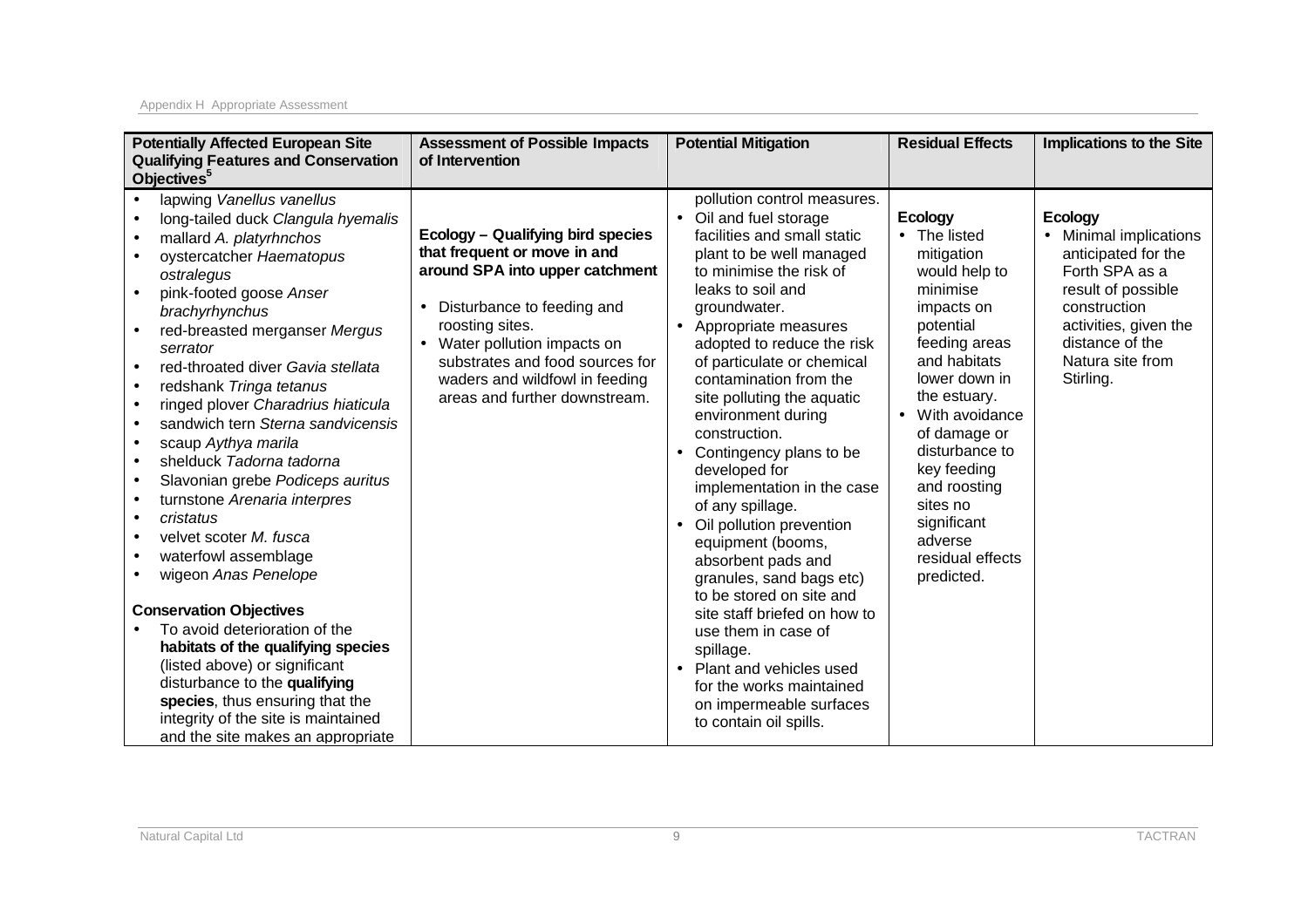| <b>Potentially Affected European Site</b><br><b>Qualifying Features and Conservation</b><br>Objectives <sup>3</sup>                                                                                                                                                                                                                                                                                                                                                                                                                                                                                                                                                                                                | <b>Assessment of Possible Impacts</b><br>of Intervention | <b>Potential Mitigation</b>                                                                                                                                                                                                                                                                                                                                                                                                                                                                                                                                                                                                         | <b>Residual Effects</b> | <b>Implications to the Site</b> |
|--------------------------------------------------------------------------------------------------------------------------------------------------------------------------------------------------------------------------------------------------------------------------------------------------------------------------------------------------------------------------------------------------------------------------------------------------------------------------------------------------------------------------------------------------------------------------------------------------------------------------------------------------------------------------------------------------------------------|----------------------------------------------------------|-------------------------------------------------------------------------------------------------------------------------------------------------------------------------------------------------------------------------------------------------------------------------------------------------------------------------------------------------------------------------------------------------------------------------------------------------------------------------------------------------------------------------------------------------------------------------------------------------------------------------------------|-------------------------|---------------------------------|
| contribution to achieving<br>favourable conservation status for<br>each of the qualifying features; and<br>To ensure for the qualifying<br>$\bullet$<br>species that the following are<br>maintained in the long term:<br>Population of the<br>$\circ$<br>species as a viable<br>component of the site<br>Distribution of the<br>$\circ$<br>species within the site<br>Distribution and extent<br>$\circ$<br>of habitats supporting<br>the species<br>Structure, function and<br>$\circ$<br>supporting processes<br>of habitats supporting<br>the species<br>No significant<br>$\circ$<br>disturbance of the<br>species<br><b>Firth of Forth RAMSAR</b><br><b>Qualifying Features</b><br>Greylag goose Anser anser |                                                          | • All earth bunds and spoil<br>storage areas well<br>managed to minimise<br>runoff and erosion.<br>• Any surface water<br>drainage features affected<br>by the proposals made<br>good.<br>Any new culverts to be<br>sensitively designed<br>following best practice<br>guidance.<br>Concrete additives to be<br>added to all concrete<br>placed underwater to limit<br>separation and concrete<br>release into the water.<br>• All feasible wastes to be<br>recovered and reused<br>within the works where<br>possible.<br>• The application of full<br>environmental<br>management systems and<br>planning for the whole<br>works. |                         |                                 |
| Mudflat - Littoral sediment Marine<br>Pink-footed goose Anser<br>brachyrhynchus                                                                                                                                                                                                                                                                                                                                                                                                                                                                                                                                                                                                                                    |                                                          | <b>Ecology - General</b><br>Ecological survey and use<br>of existing studies/surveys                                                                                                                                                                                                                                                                                                                                                                                                                                                                                                                                                |                         |                                 |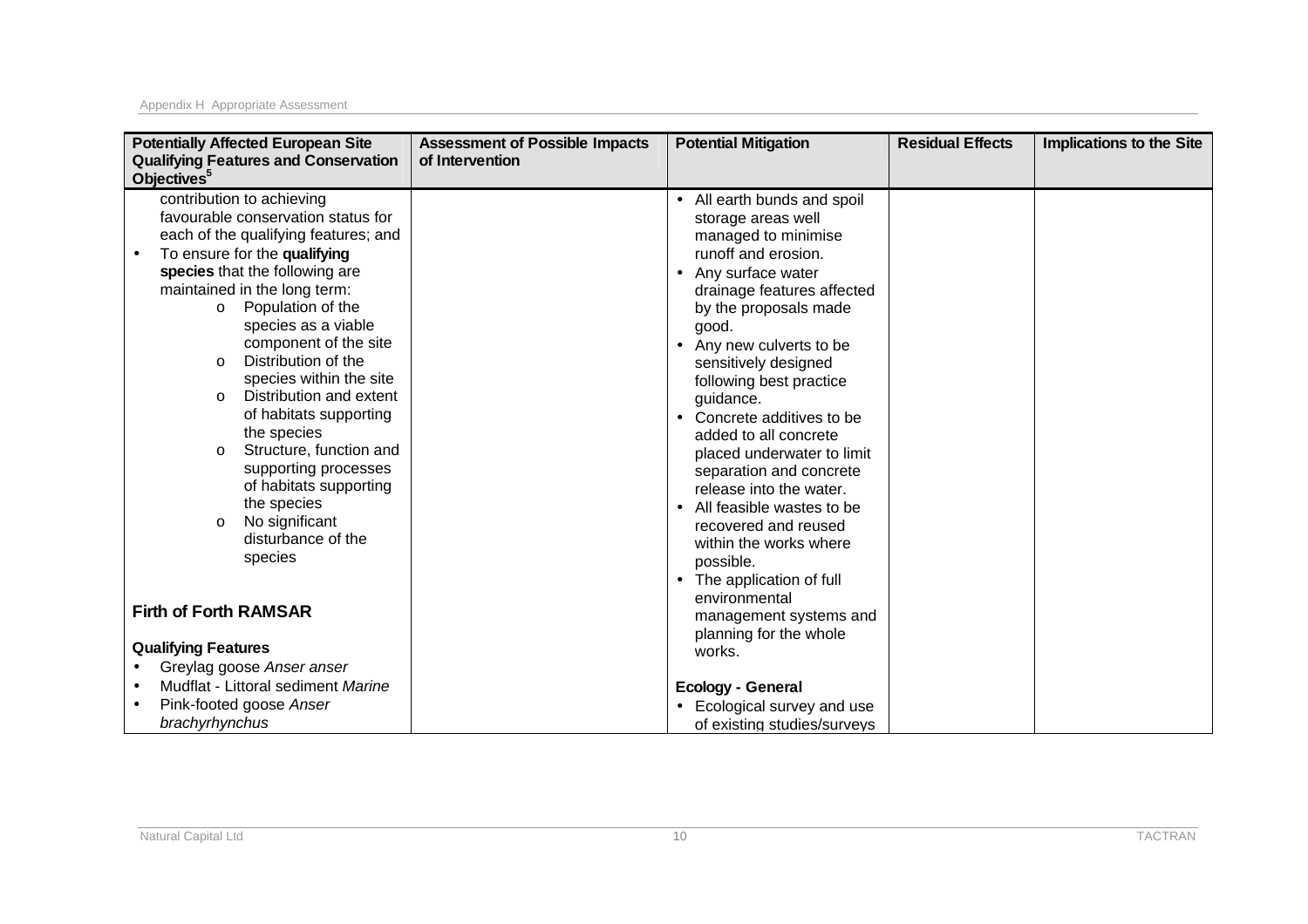| <b>Potentially Affected European Site</b><br><b>Qualifying Features and Conservation</b> | <b>Assessment of Possible Impacts</b><br>of Intervention | <b>Potential Mitigation</b>                              | <b>Residual Effects</b> | <b>Implications to the Site</b> |
|------------------------------------------------------------------------------------------|----------------------------------------------------------|----------------------------------------------------------|-------------------------|---------------------------------|
| Objectives <sup>5</sup>                                                                  |                                                          |                                                          |                         |                                 |
| Redshank Tringa totanu                                                                   |                                                          | to inform final design and                               |                         |                                 |
| Waterfowl assemblage                                                                     |                                                          | construction methods.                                    |                         |                                 |
|                                                                                          |                                                          | Construction of the<br>$\bullet$                         |                         |                                 |
| <b>Conservation Objectives</b>                                                           |                                                          | proposals would seek to                                  |                         |                                 |
| As above.                                                                                |                                                          | minimise nature                                          |                         |                                 |
|                                                                                          |                                                          | conservation impacts in                                  |                         |                                 |
|                                                                                          |                                                          | areas not required for<br>construction and maximise      |                         |                                 |
|                                                                                          |                                                          | opportunities to enhance                                 |                         |                                 |
|                                                                                          |                                                          | local biodiversity on                                    |                         |                                 |
|                                                                                          |                                                          | restoration construction                                 |                         |                                 |
|                                                                                          |                                                          | areas.                                                   |                         |                                 |
|                                                                                          |                                                          | Habitat loss restricted to<br>$\bullet$                  |                         |                                 |
|                                                                                          |                                                          | the minimum necessary                                    |                         |                                 |
|                                                                                          |                                                          | for the works.                                           |                         |                                 |
|                                                                                          |                                                          | Construction area would<br>$\bullet$                     |                         |                                 |
|                                                                                          |                                                          | be fenced during the                                     |                         |                                 |
|                                                                                          |                                                          | construction period to                                   |                         |                                 |
|                                                                                          |                                                          | contain the site activities.                             |                         |                                 |
|                                                                                          |                                                          | All areas affected by the<br>$\bullet$                   |                         |                                 |
|                                                                                          |                                                          | construction works would<br>be carefully restored at the |                         |                                 |
|                                                                                          |                                                          | end of the works.                                        |                         |                                 |
|                                                                                          |                                                          | Best site management<br>$\bullet$                        |                         |                                 |
|                                                                                          |                                                          | practices would be                                       |                         |                                 |
|                                                                                          |                                                          | adopted to minimise                                      |                         |                                 |
|                                                                                          |                                                          | intrusion into adjacent                                  |                         |                                 |
|                                                                                          |                                                          | habitats and the risk of                                 |                         |                                 |
|                                                                                          |                                                          | pollution incidents which                                |                         |                                 |
|                                                                                          |                                                          | could affect neighbouring                                |                         |                                 |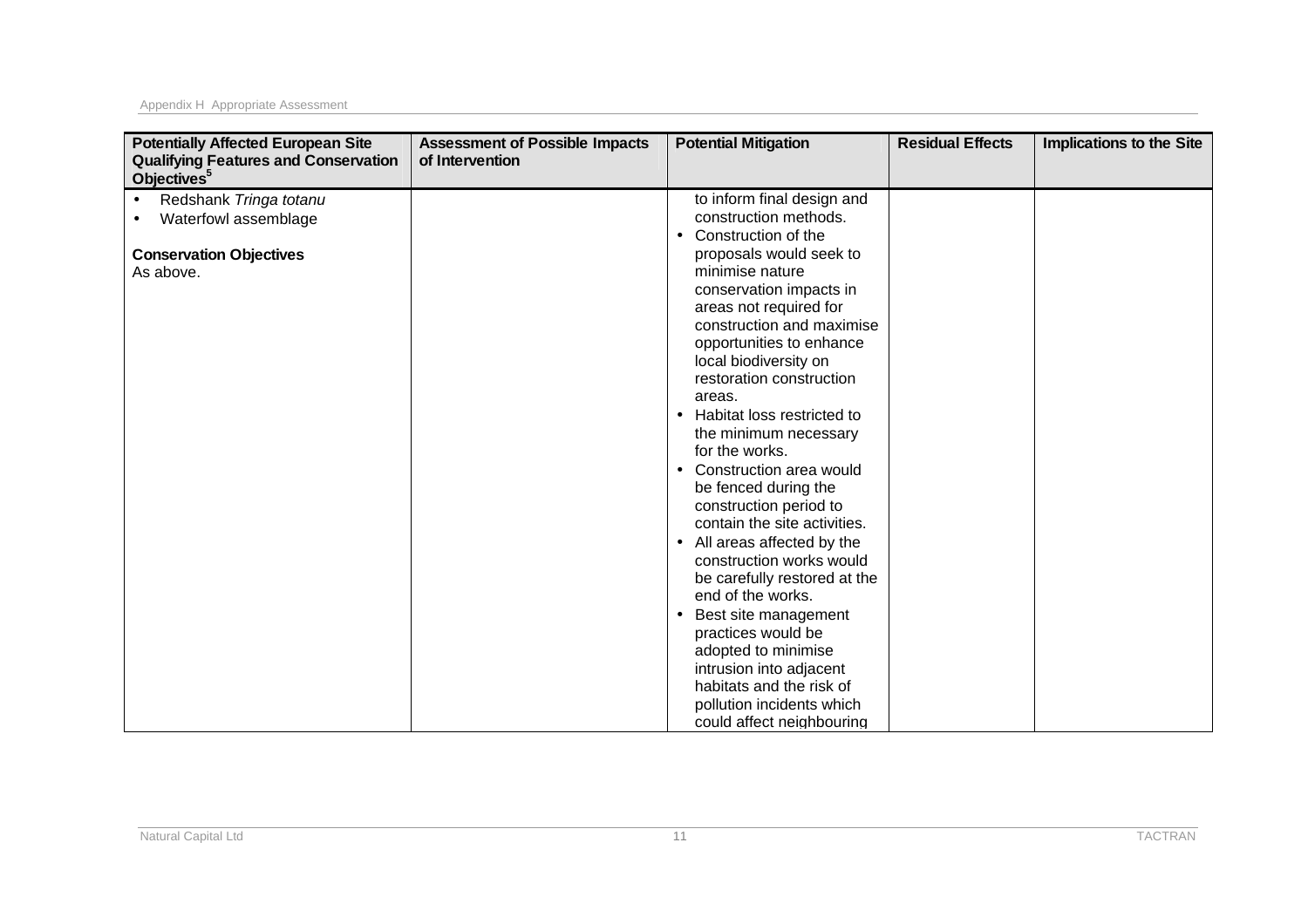| <b>Potentially Affected European Site</b><br><b>Qualifying Features and Conservation</b><br>Objectives <sup>5</sup>                                                                                                                                                                                                                                                                                                                                                                                                                                                                                                     | <b>Assessment of Possible Impacts</b><br>of Intervention                                                                                                                                                                                                                                                                                                                                                                                                                                                                                   | <b>Potential Mitigation</b>                                                                                                                                                                                                                                                                                                                                                                                                                                                                                                     | <b>Residual Effects</b>                                                                                                                                                                                                                                                      | <b>Implications to the Site</b>                                                                                                                                                                                                                                                                                                                                  |
|-------------------------------------------------------------------------------------------------------------------------------------------------------------------------------------------------------------------------------------------------------------------------------------------------------------------------------------------------------------------------------------------------------------------------------------------------------------------------------------------------------------------------------------------------------------------------------------------------------------------------|--------------------------------------------------------------------------------------------------------------------------------------------------------------------------------------------------------------------------------------------------------------------------------------------------------------------------------------------------------------------------------------------------------------------------------------------------------------------------------------------------------------------------------------------|---------------------------------------------------------------------------------------------------------------------------------------------------------------------------------------------------------------------------------------------------------------------------------------------------------------------------------------------------------------------------------------------------------------------------------------------------------------------------------------------------------------------------------|------------------------------------------------------------------------------------------------------------------------------------------------------------------------------------------------------------------------------------------------------------------------------|------------------------------------------------------------------------------------------------------------------------------------------------------------------------------------------------------------------------------------------------------------------------------------------------------------------------------------------------------------------|
|                                                                                                                                                                                                                                                                                                                                                                                                                                                                                                                                                                                                                         |                                                                                                                                                                                                                                                                                                                                                                                                                                                                                                                                            | habitats.<br>Requirements in the<br>construction contract<br>would ensure that<br>disturbance to wildlife is<br>kept to the minimum<br>necessary for the works.                                                                                                                                                                                                                                                                                                                                                                 |                                                                                                                                                                                                                                                                              |                                                                                                                                                                                                                                                                                                                                                                  |
| <b>River Teith SAC</b>                                                                                                                                                                                                                                                                                                                                                                                                                                                                                                                                                                                                  |                                                                                                                                                                                                                                                                                                                                                                                                                                                                                                                                            |                                                                                                                                                                                                                                                                                                                                                                                                                                                                                                                                 |                                                                                                                                                                                                                                                                              |                                                                                                                                                                                                                                                                                                                                                                  |
| <b>Qualifying Features</b>                                                                                                                                                                                                                                                                                                                                                                                                                                                                                                                                                                                              | <b>Water Pollution</b>                                                                                                                                                                                                                                                                                                                                                                                                                                                                                                                     | <b>Water Pollution</b>                                                                                                                                                                                                                                                                                                                                                                                                                                                                                                          | <b>Water Pollution</b>                                                                                                                                                                                                                                                       | <b>Water Pollution</b>                                                                                                                                                                                                                                                                                                                                           |
| Lampetra fluviatilis - River lamprey<br>Lampetra planeri - Brook lamprey<br>Petromyzon marinus - Sea<br>lamprey<br>Salmo salar - Atlantic salmon<br><b>Conservation Objectives</b><br>To avoid deterioration of the<br>habitats of the qualifying species<br>(listed above) or significant<br>disturbance to the qualifying<br>species, thus ensuring that the<br>integrity of the site is maintained<br>and the site makes an appropriate<br>contribution to achieving<br>favourable conservation status for<br>each of the qualifying features; and<br>To ensure for the qualifying<br>species that the following are | • Pollution (chemical and<br>particulate - suspended solids<br>and turbidity) caused by<br>construction activities.<br>Pollution caused by oil and fuel<br>spills and leakages.<br>Pollution from run-off and<br>erosion.<br>Pollution associated with<br>$\bullet$<br>concrete structures.<br>Contamination from waste<br>materials<br><b>Ecology - General and Passage</b><br>of Qualifying Fish Species<br>Destruction of habitats caused<br>by construction activities with<br>resultant habitat loss.<br>Impacts on adjacent habitats | • Contractors required to<br>identify appropriate control<br>measures (including best<br>practice guidance for<br>construction) to minimise<br>the risk of pollution during<br>construction and to consult<br>with the Scottish<br><b>Environment Protection</b><br>Agency (SEPA) on all<br>temporary and permanent<br>pollution control measures.<br>• Oil and fuel storage<br>facilities and small static<br>plant to be well managed<br>to minimise the risk of<br>leaks to soil and<br>groundwater.<br>Appropriate measures | • The listed<br>mitigation<br>measures<br>would protect<br>water quality<br>(against<br>chemical/oil<br>and suspended<br>solids/sediment<br>contamination)<br>SO.<br>safeguarding<br>key qualifying<br>features<br>(lamprey,<br>salmon and<br>their respective<br>habitats). | • No long-term<br>adverse effects<br>predicted on water<br>quality.<br>No corresponding<br>damage to river<br>processes and<br>associated habitats<br>predicted.<br><b>Ecology - General</b><br>Some likely habitat<br>loss but mitigation<br>should keep this to<br>an absolute<br>minimum.<br>The mitigation<br>$\bullet$<br>should ensure that<br>appropriate |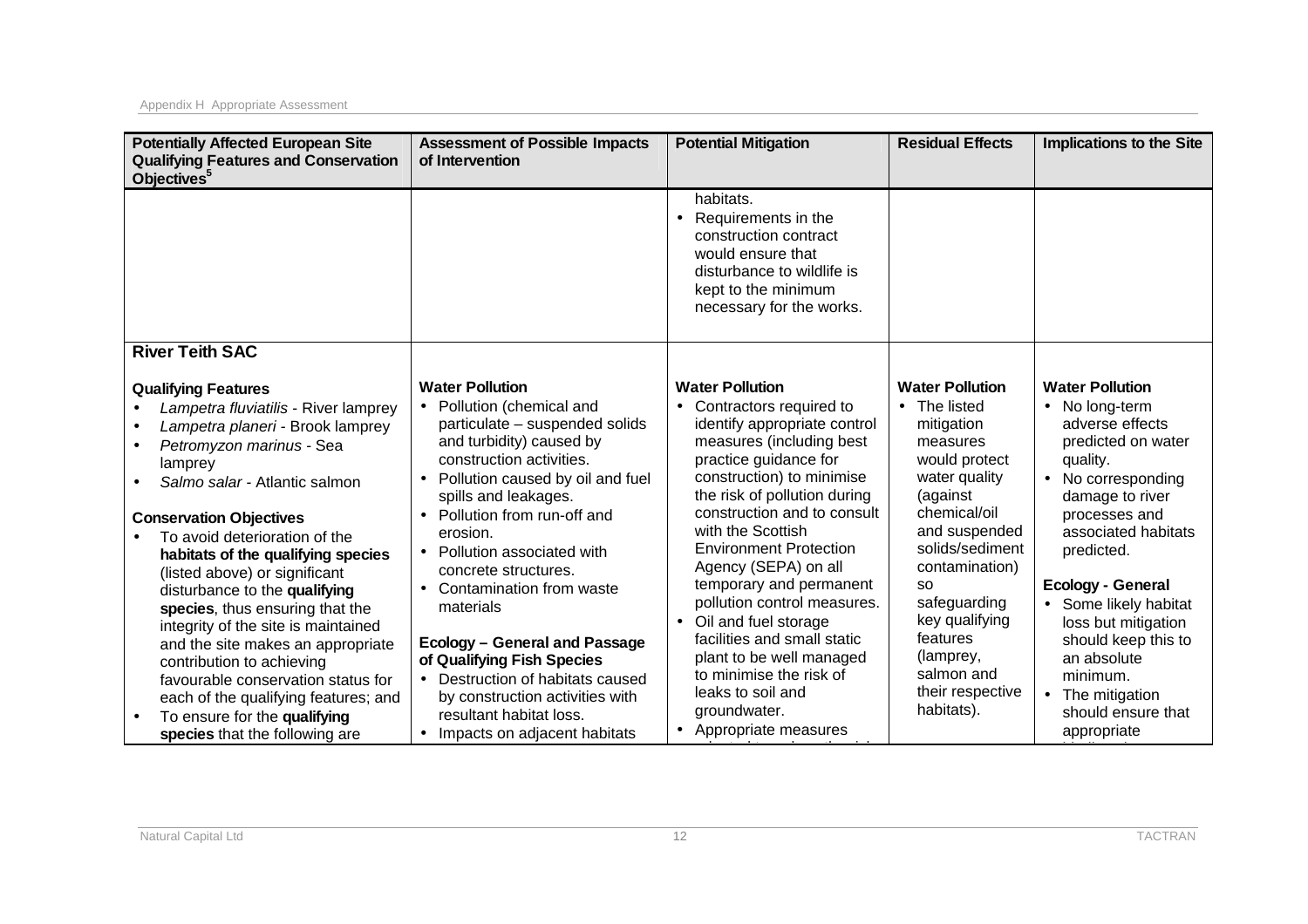| <b>Potentially Affected European Site</b><br><b>Qualifying Features and Conservation</b><br>Objectives <sup>5</sup>                                                                                                                                                                                                                                                                                                                                                            | <b>Assessment of Possible Impacts</b><br>of Intervention                                                                                                                                                                                                                                              | <b>Potential Mitigation</b>                                                                                                                                                                                                                                                                                                                                                                                                                                                                                                                                                                                                                                                                                                                                                                                      | <b>Residual Effects</b>                                                                                                                                                                                                                                                                                                         | <b>Implications to the Site</b>                                                        |
|--------------------------------------------------------------------------------------------------------------------------------------------------------------------------------------------------------------------------------------------------------------------------------------------------------------------------------------------------------------------------------------------------------------------------------------------------------------------------------|-------------------------------------------------------------------------------------------------------------------------------------------------------------------------------------------------------------------------------------------------------------------------------------------------------|------------------------------------------------------------------------------------------------------------------------------------------------------------------------------------------------------------------------------------------------------------------------------------------------------------------------------------------------------------------------------------------------------------------------------------------------------------------------------------------------------------------------------------------------------------------------------------------------------------------------------------------------------------------------------------------------------------------------------------------------------------------------------------------------------------------|---------------------------------------------------------------------------------------------------------------------------------------------------------------------------------------------------------------------------------------------------------------------------------------------------------------------------------|----------------------------------------------------------------------------------------|
| maintained in the long term:<br>Population of the<br>$\circ$<br>species, including<br>range of genetic types<br>for salmon, as a viable<br>component of the site<br>Distribution of the<br>$\Omega$<br>species within site<br>Distribution and extent<br>$\circ$<br>of habitats supporting<br>the species<br>Structure, function and<br>$\circ$<br>supporting processes<br>of habitats supporting<br>the species<br>No significant<br>$\circ$<br>disturbance of the<br>species | caused by construction<br>activities.<br>• Severance of wildlife corridors<br>and connected habitats.<br>Disturbance of species (salmon<br>and lamprey) frequenting areas<br>or passing through where<br>construction taking place (e.g.<br>physical activities and activities<br>causing pollution). | adopted to reduce the risk<br>of particulate or chemical<br>contamination from the<br>site polluting the aquatic<br>environment during<br>construction.<br>Contingency plans to be<br>$\bullet$<br>developed for<br>implementation in the case<br>of any spillage.<br>Oil pollution prevention<br>$\bullet$<br>equipment (booms,<br>absorbent pads and<br>granules, sand bags etc)<br>to be stored on site and<br>site staff briefed on how to<br>use them in case of<br>spillage.<br>Plant and vehicles used<br>$\bullet$<br>for the works maintained<br>on impermeable surfaces<br>to contain oil spills.<br>All earth bunds and spoil<br>$\bullet$<br>storage areas well<br>managed to minimise<br>runoff and erosion.<br>• Any surface water<br>drainage features affected<br>by the proposals made<br>good. | <b>Ecology - General</b><br>• The listed<br>mitigation<br>would help to<br>minimise<br>impacts on<br>habitats in<br>general and<br>passage of<br>qualifying fish<br>species.<br>Some<br>$\bullet$<br>temporary<br>disturbance<br>during<br>construction<br>but good site<br>practices would<br>again keep this<br>to a minimum. | biodiversity<br>enhancement<br>measures are<br>incorporated into<br>final restoration. |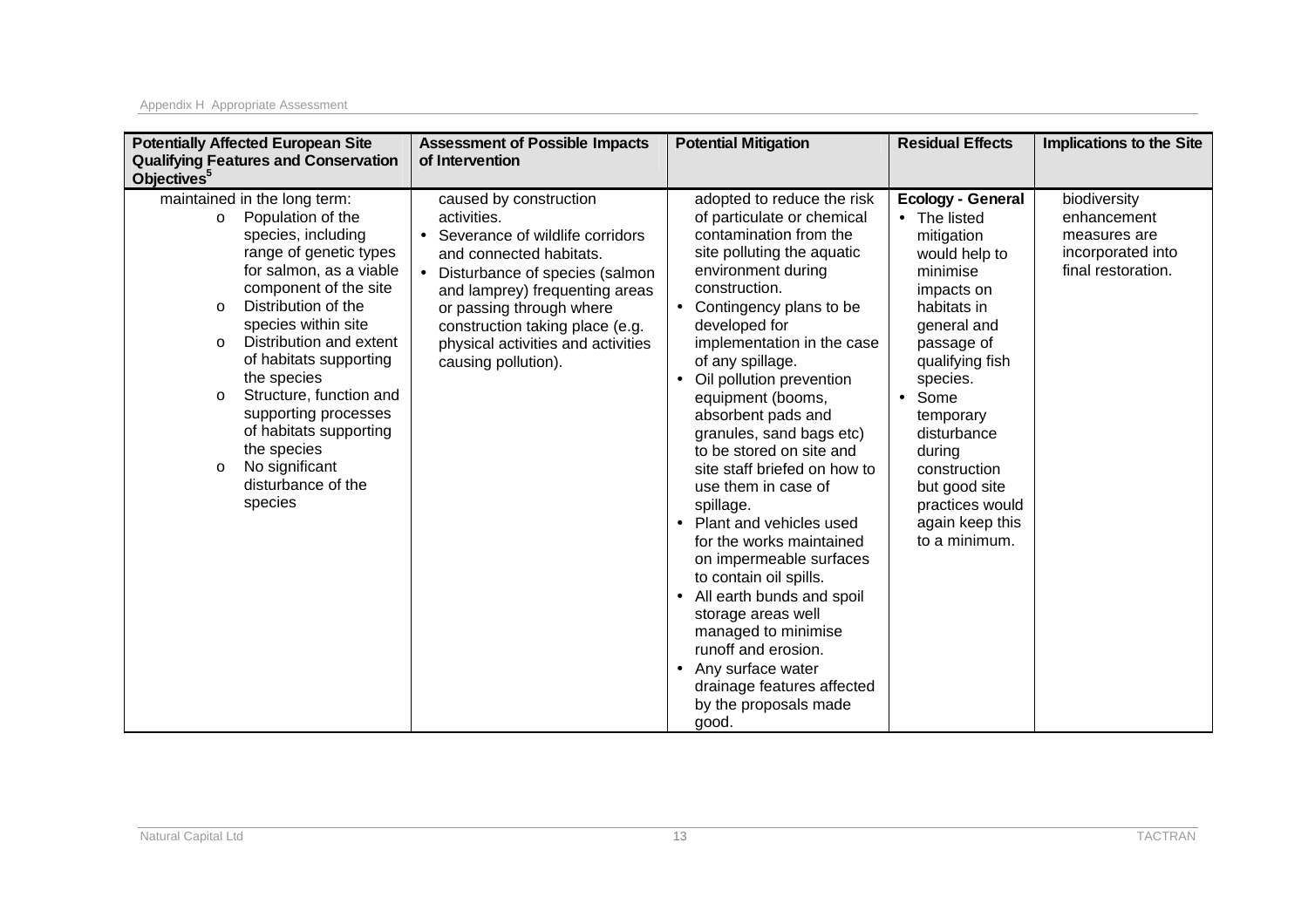| <b>Potentially Affected European Site</b><br><b>Qualifying Features and Conservation</b><br>Objectives <sup>5</sup> | <b>Assessment of Possible Impacts</b><br>of Intervention | <b>Potential Mitigation</b>                                                                                                                                                                                                                                                                                                                                                                                                                              | <b>Residual Effects</b> | <b>Implications to the Site</b> |
|---------------------------------------------------------------------------------------------------------------------|----------------------------------------------------------|----------------------------------------------------------------------------------------------------------------------------------------------------------------------------------------------------------------------------------------------------------------------------------------------------------------------------------------------------------------------------------------------------------------------------------------------------------|-------------------------|---------------------------------|
|                                                                                                                     |                                                          | • Any new culverts to be<br>sensitively designed<br>following best practice<br>guidance.<br>Concrete additives to be<br>$\bullet$<br>added to all concrete<br>placed underwater to limit<br>separation and concrete<br>release into the water.<br>• All feasible wastes to be<br>recovered and reused<br>within the works where<br>possible.<br>• The application of full<br>environmental<br>management systems and<br>planning for the whole<br>works. |                         |                                 |
|                                                                                                                     |                                                          | Ecology - General and<br><b>Passage of Qualifying Fish</b><br><b>Species</b><br>• Ecological survey and use<br>of existing studies/surveys<br>to inform final design and<br>construction methods.<br>Construction of the<br>$\bullet$<br>proposals would seek to<br>minimise nature<br>conservation impacts in                                                                                                                                           |                         |                                 |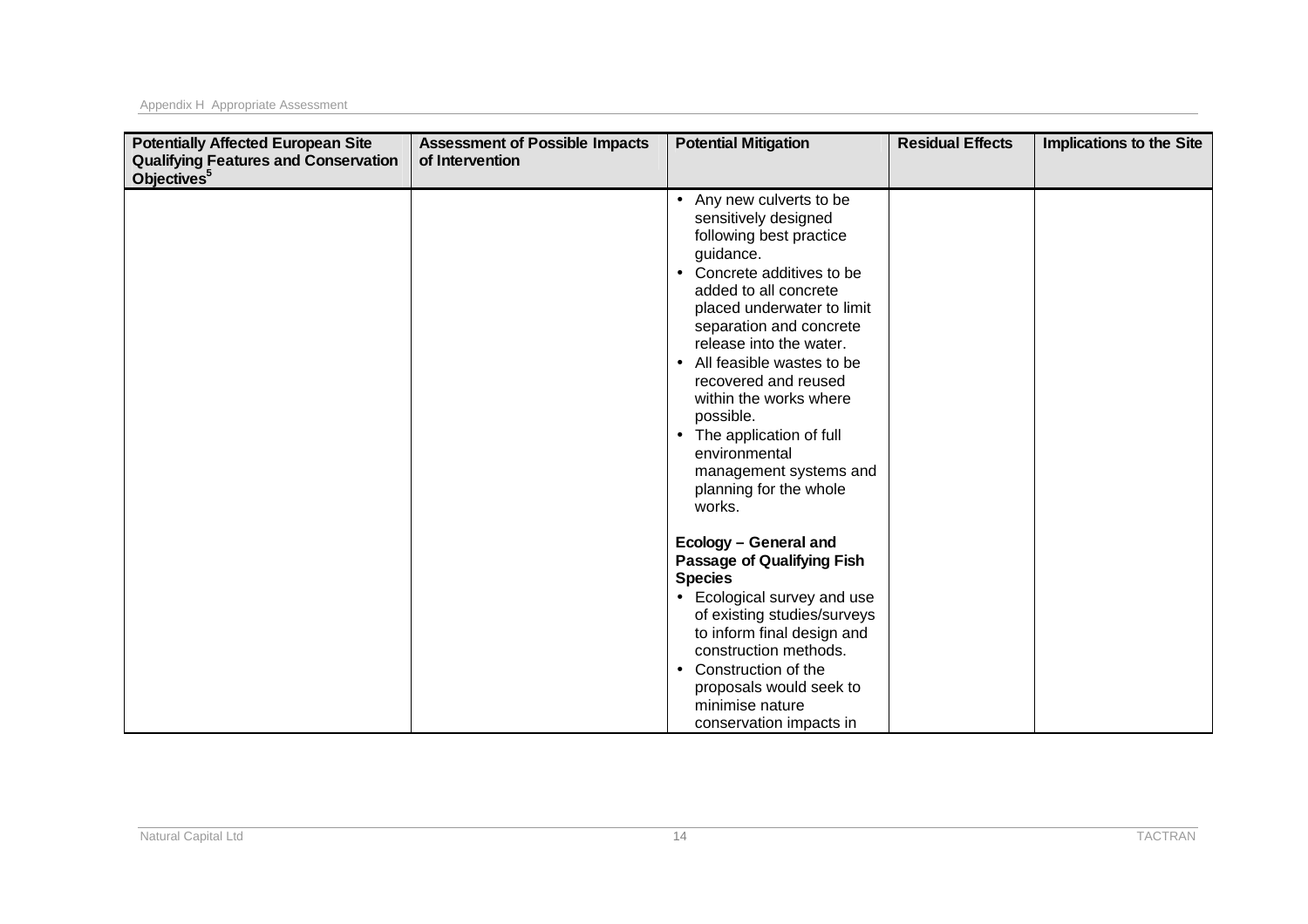| <b>Potentially Affected European Site</b><br><b>Qualifying Features and Conservation</b><br>Objectives <sup>5</sup> | <b>Assessment of Possible Impacts</b><br>of Intervention | <b>Potential Mitigation</b>                                                                                                                                                                                                                                                                                                                                                                                                                                                                                                                                                                                                                                                                                                                                                                                                      | <b>Residual Effects</b> | <b>Implications to the Site</b> |
|---------------------------------------------------------------------------------------------------------------------|----------------------------------------------------------|----------------------------------------------------------------------------------------------------------------------------------------------------------------------------------------------------------------------------------------------------------------------------------------------------------------------------------------------------------------------------------------------------------------------------------------------------------------------------------------------------------------------------------------------------------------------------------------------------------------------------------------------------------------------------------------------------------------------------------------------------------------------------------------------------------------------------------|-------------------------|---------------------------------|
|                                                                                                                     |                                                          | areas not required for<br>construction and maximise<br>opportunities to enhance<br>local biodiversity on<br>restoration construction<br>areas.<br>Habitat loss restricted to<br>$\bullet$<br>the minimum necessary<br>for the works.<br>Construction area fenced<br>$\bullet$<br>during construction period<br>to contain site activities.<br>• All areas affected<br>construction would be<br>carefully restored at the<br>end of the works.<br>Best site management<br>$\bullet$<br>practices would be<br>adopted to minimise<br>intrusion into adjacent<br>habitats and the risk of<br>pollution incidents which<br>could affect neighbouring<br>habitats.<br>Requirements in the<br>$\bullet$<br>construction contract<br>would ensure that<br>disturbance to wildlife is<br>kept to the minimum<br>necessary for the works. |                         |                                 |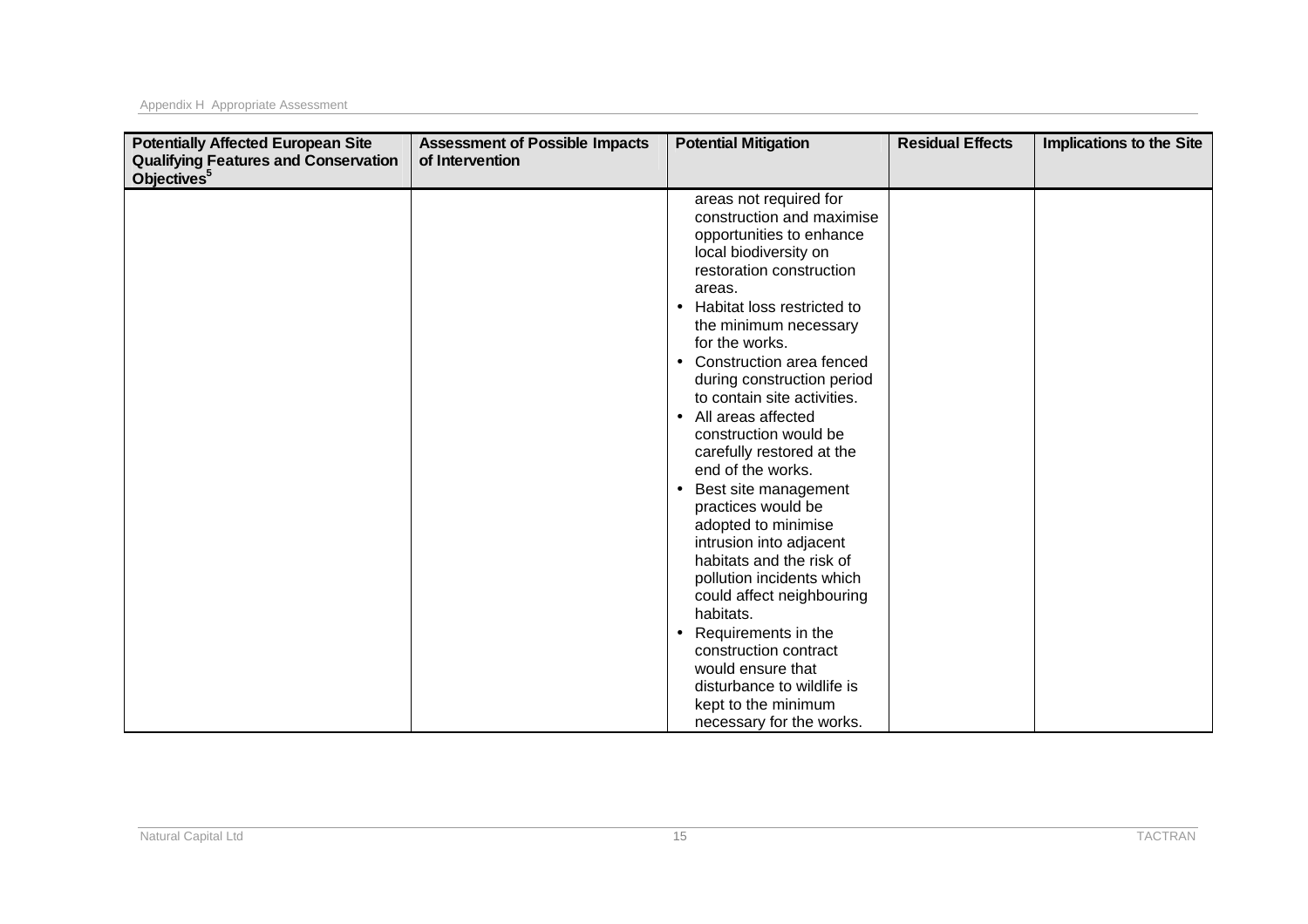| <b>Potentially Affected European Site</b><br><b>Qualifying Features and Conservation</b><br>Objectives <sup>5</sup>                                                                                                                                                                                                                                                                                                                                                                                                                                                                                                                                                                                                                                                             | <b>Assessment of Possible Impacts</b><br>of Intervention                                                                                                                                                                                                                                                                                                                                                                                                                                                                                                                                                                                                                                                                                     | <b>Potential Mitigation</b>                                                                                                                                                                                                                                                                                                                                                                                                                                                                                                                                                                                                                                                                                                      | <b>Residual Effects</b>                                                                                                                                                                                                                                                                                                                                                                                            | <b>Implications to the Site</b>                                                                                                                                                                                                                                                                                                                                                                                                                                                                                        |
|---------------------------------------------------------------------------------------------------------------------------------------------------------------------------------------------------------------------------------------------------------------------------------------------------------------------------------------------------------------------------------------------------------------------------------------------------------------------------------------------------------------------------------------------------------------------------------------------------------------------------------------------------------------------------------------------------------------------------------------------------------------------------------|----------------------------------------------------------------------------------------------------------------------------------------------------------------------------------------------------------------------------------------------------------------------------------------------------------------------------------------------------------------------------------------------------------------------------------------------------------------------------------------------------------------------------------------------------------------------------------------------------------------------------------------------------------------------------------------------------------------------------------------------|----------------------------------------------------------------------------------------------------------------------------------------------------------------------------------------------------------------------------------------------------------------------------------------------------------------------------------------------------------------------------------------------------------------------------------------------------------------------------------------------------------------------------------------------------------------------------------------------------------------------------------------------------------------------------------------------------------------------------------|--------------------------------------------------------------------------------------------------------------------------------------------------------------------------------------------------------------------------------------------------------------------------------------------------------------------------------------------------------------------------------------------------------------------|------------------------------------------------------------------------------------------------------------------------------------------------------------------------------------------------------------------------------------------------------------------------------------------------------------------------------------------------------------------------------------------------------------------------------------------------------------------------------------------------------------------------|
| Intervention: IV_J2 – Improved road links to the Ports of Montrose and Dundee and Perth Harbour                                                                                                                                                                                                                                                                                                                                                                                                                                                                                                                                                                                                                                                                                 |                                                                                                                                                                                                                                                                                                                                                                                                                                                                                                                                                                                                                                                                                                                                              |                                                                                                                                                                                                                                                                                                                                                                                                                                                                                                                                                                                                                                                                                                                                  |                                                                                                                                                                                                                                                                                                                                                                                                                    |                                                                                                                                                                                                                                                                                                                                                                                                                                                                                                                        |
| <b>Montrose Basin SPA</b><br><b>Qualifying Features</b><br>Dunlin Calidris alpina alpina<br>Eider Somateria mollissima<br>Greylag goose Anser anser<br>Knot Calidris canutus<br>Oystercatcher Haematopus<br>ostralegus<br>Pink-footed goose Anser<br>brachyrhynchus<br>Redshank Tringa totanus<br>Shelduck Tadorna tadorna<br>Waterfowl assemblage<br>Wigeon Anas penelope<br><b>Conservation Objectives</b><br>To avoid deterioration of the<br>habitats of the qualifying species<br>(listed above) or significant<br>disturbance to the qualifying<br>species, thus ensuring that the<br>integrity of the site is maintained<br>and the site makes an appropriate<br>contribution to achieving<br>favourable conservation status for<br>each of the qualifying features; and | <b>Water Pollution</b><br>• Pollution (chemical and<br>particulate - suspended solids<br>and turbidity) caused by<br>construction activities.<br>Pollution caused by oil and fuel<br>$\bullet$<br>spills and leakages.<br>Pollution from run-off and<br>erosion.<br>Pollution associated with<br>$\bullet$<br>concrete structures.<br>• Contamination from waste<br>materials<br><b>Ecology - General</b><br>Destruction of habitats caused<br>by construction activities with<br>resultant habitat loss.<br>Impacts on adjacent habitats<br>caused by construction<br>activities.<br>• Severance of wildlife corridors<br>and connected habitats.<br>• Disturbance of species<br>frequenting areas where<br>construction taking place (e.g. | Some road-based<br>improvements may require<br>minimal construction works,<br>whereas others involving<br>capital works around the<br>Basin would be likely to need<br>more detailed measures<br>including:<br><b>Water Pollution</b><br>• Contractors required to<br>identify appropriate control<br>measures (including best<br>practice guidance for<br>construction) to minimise<br>the risk of pollution during<br>construction and to consult<br>with the Scottish<br><b>Environment Protection</b><br>Agency (SEPA) on all<br>temporary and permanent<br>pollution control measures.<br>• Oil and fuel storage<br>facilities and small static<br>plant to be well managed<br>to minimise the risk of<br>looke to eail and | <b>Water Pollution</b><br>• The listed<br>mitigation<br>measures<br>would protect<br>water quality<br>(against<br>chemical/oil<br>and suspended<br>solids/sediment<br>contamination).<br><b>Ecology - General</b><br>• The listed<br>mitigation<br>would help to<br>minimise<br>impacts on<br>habitats in<br>general.<br>$\bullet$ Some<br>temporary<br>disturbance<br>during<br>construction<br>مغثم المممس فانتظ | <b>Water Pollution</b><br>• No long-term<br>adverse effects<br>predicted on water<br>quality.<br>No corresponding<br>damage to<br>estuarine processes<br>and associated<br>habitats predicted.<br><b>Ecology - General</b><br>• Some likely habitat<br>loss but mitigation<br>should keep this to<br>an absolute<br>minimum.<br>• The mitigation<br>should ensure that<br>appropriate<br>biodiversity<br>enhancement<br>measures are<br>incorporated into<br>final restoration.<br>والمشارع ومستواه والمتحام والمتالية |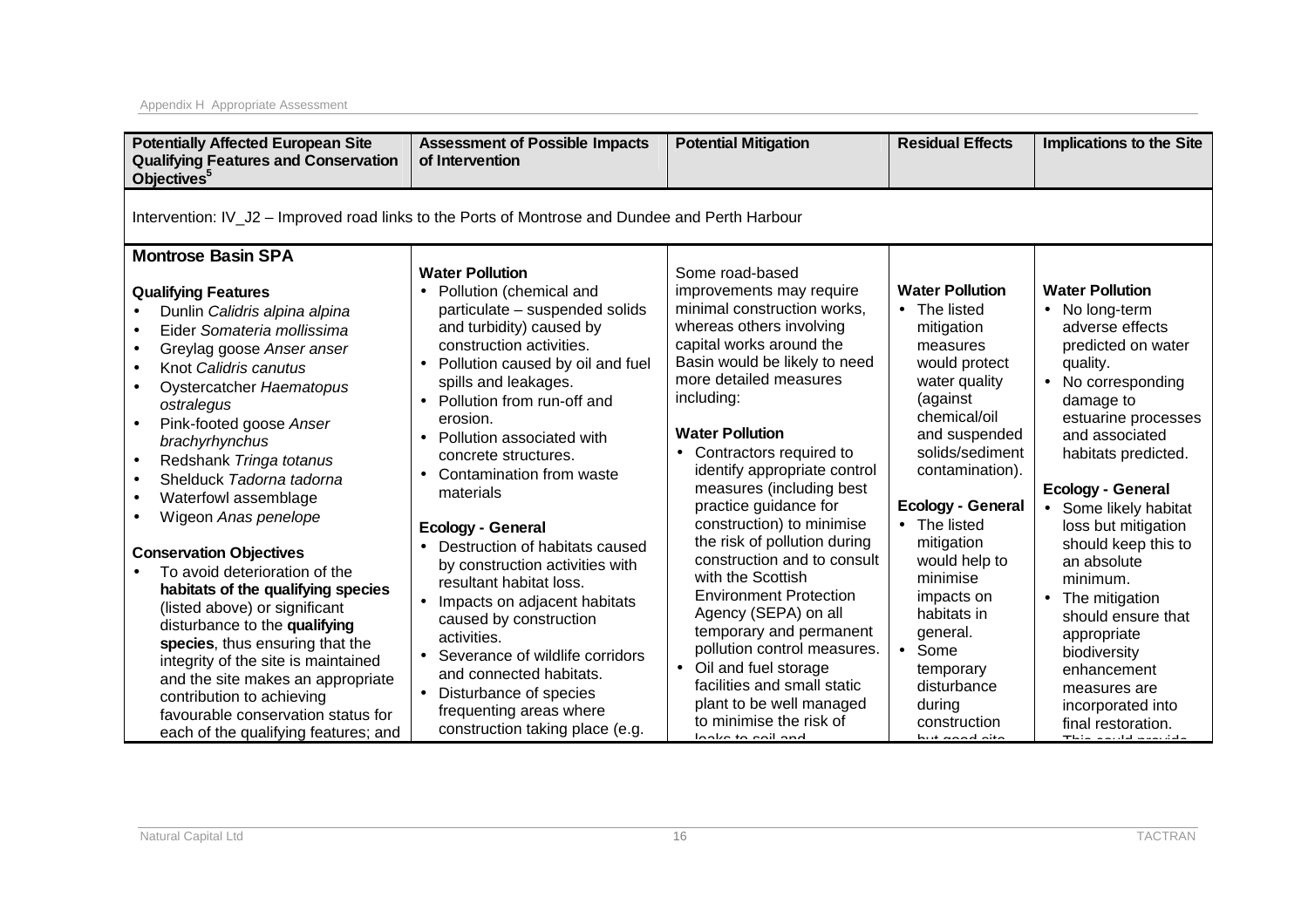#### Appendix H Appropriate Assessment

| <b>Potentially Affected European Site</b><br><b>Qualifying Features and Conservation</b><br>Objectives <sup>5</sup>                                                                                                                                                                                                                                                                                                                                                                                                                                                                                                                                                                                                          | <b>Assessment of Possible Impacts</b><br>of Intervention                                                                                                                                                                                             | <b>Potential Mitigation</b>                                                                                                                                                                                                                                                                                                                                                                                                                                                                                                                                                                                                                                                                                                                                                                      | <b>Residual Effects</b>                                                                                                                                                                                                                         | <b>Implications to the Site</b>                                                                                    |
|------------------------------------------------------------------------------------------------------------------------------------------------------------------------------------------------------------------------------------------------------------------------------------------------------------------------------------------------------------------------------------------------------------------------------------------------------------------------------------------------------------------------------------------------------------------------------------------------------------------------------------------------------------------------------------------------------------------------------|------------------------------------------------------------------------------------------------------------------------------------------------------------------------------------------------------------------------------------------------------|--------------------------------------------------------------------------------------------------------------------------------------------------------------------------------------------------------------------------------------------------------------------------------------------------------------------------------------------------------------------------------------------------------------------------------------------------------------------------------------------------------------------------------------------------------------------------------------------------------------------------------------------------------------------------------------------------------------------------------------------------------------------------------------------------|-------------------------------------------------------------------------------------------------------------------------------------------------------------------------------------------------------------------------------------------------|--------------------------------------------------------------------------------------------------------------------|
| To ensure for the qualifying<br>species that the following are<br>maintained in the long term:<br>Population of the<br>$\circ$<br>species as a viable<br>component of the site<br>Distribution of the<br>$\circ$<br>species within site<br>Distribution and extent<br>$\Omega$<br>of habitats supporting<br>the species<br>Structure, function and<br>$\circ$<br>supporting processes<br>of habitats supporting<br>the species<br>No significant<br>$\circ$<br>disturbance of the<br>species<br><b>Montrose Basin RAMSAR</b><br><b>Qualifying Features</b><br>Greylag goose Anser anser<br>Mudflat - Littoral sediment Marine<br>Pink-footed goose Anser<br>brachyrhynchus<br>Redshank Tringa totanu<br>Waterfowl assemblage | noise and physical activity).<br>Destruction of feeding and<br>$\bullet$<br>roosting sites.<br>Disturbance to feeding and<br>$\bullet$<br>roosting sites.<br>• Water pollution impacts on<br>substrates and food sources for<br>waders and wildfowl. | leaks to soil and<br>groundwater.<br>Appropriate measures<br>$\bullet$<br>adopted to reduce the risk<br>of particulate or chemical<br>contamination from the<br>site polluting the aquatic<br>environment during<br>construction.<br>Contingency plans to be<br>developed for<br>implementation in the case<br>of any spillage.<br>Oil pollution prevention<br>$\bullet$<br>equipment (booms,<br>absorbent pads and<br>granules, sand bags etc)<br>to be stored on site and<br>site staff briefed on how to<br>use them in case of<br>spillage.<br>Plant and vehicles used<br>$\bullet$<br>for the works maintained<br>on impermeable surfaces<br>to contain oil spills.<br>• All earth bunds and spoil<br>storage areas well<br>managed to minimise<br>runoff and erosion.<br>Any surface water | but good site<br>practices would<br>again keep this<br>to a minimum.<br>With<br>$\bullet$<br>avoidance of<br>damage or<br>disturbance to<br>key feeding<br>and roosting<br>sites no<br>significant<br>adverse<br>residual effects<br>predicted. | This could provide<br>opportunities to<br>improve the<br>conservation status<br>in areas around the<br>road works. |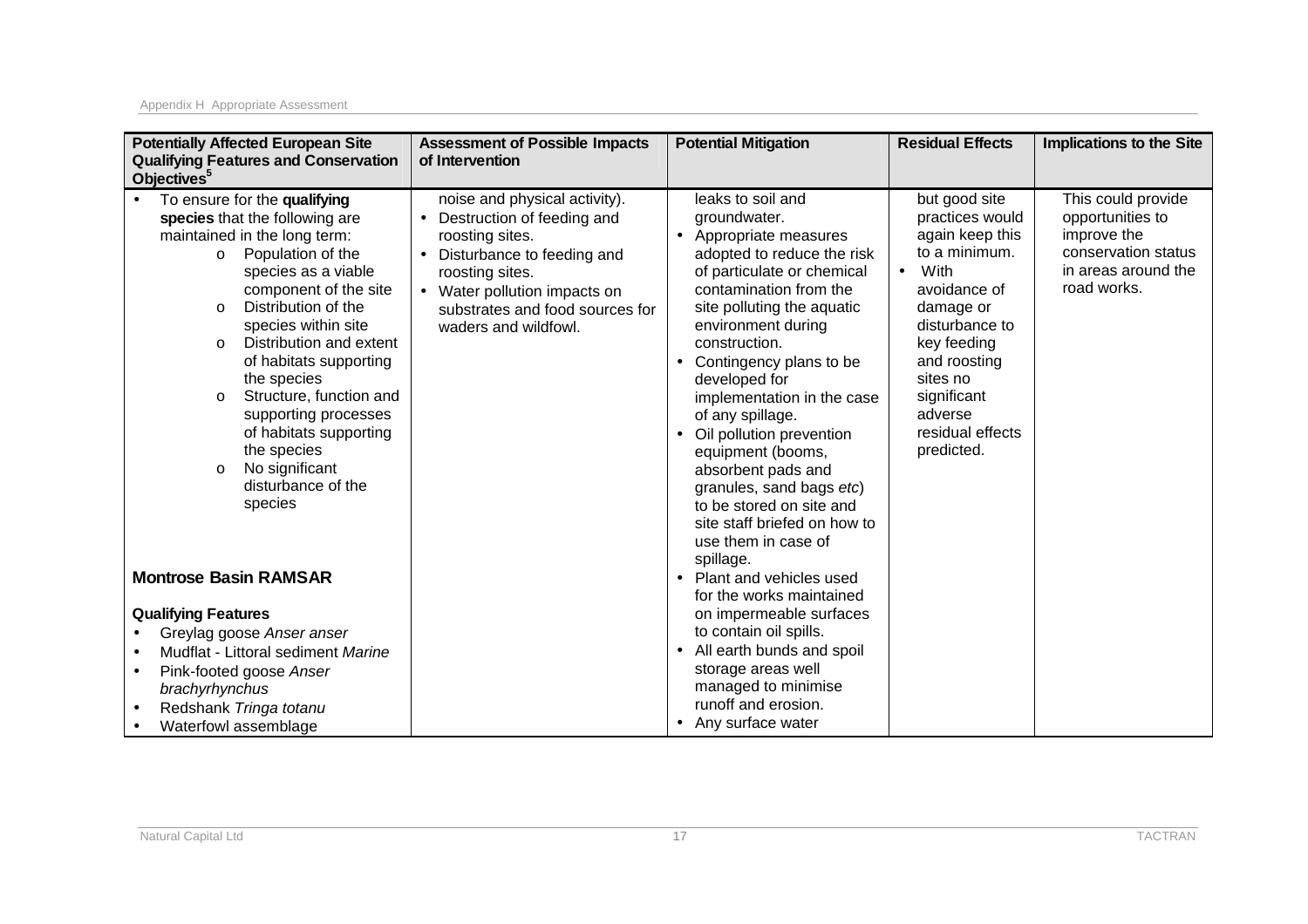| <b>Potentially Affected European Site</b><br><b>Qualifying Features and Conservation</b><br>Objectives <sup>5</sup> | <b>Assessment of Possible Impacts</b><br>of Intervention | <b>Potential Mitigation</b>                                                                                                                                                                                                                                                                                                                                                                                                                                                                                              | <b>Residual Effects</b> | <b>Implications to the Site</b> |
|---------------------------------------------------------------------------------------------------------------------|----------------------------------------------------------|--------------------------------------------------------------------------------------------------------------------------------------------------------------------------------------------------------------------------------------------------------------------------------------------------------------------------------------------------------------------------------------------------------------------------------------------------------------------------------------------------------------------------|-------------------------|---------------------------------|
| <b>Conservation Objectives</b><br>As above                                                                          |                                                          | drainage features affected<br>by the proposals made<br>good.<br>Any new culverts to be<br>$\bullet$<br>sensitively designed<br>following best practice<br>guidance.<br>• Concrete additives to be<br>added to all concrete<br>placed underwater to limit<br>separation and concrete<br>release into the water.<br>• All feasible wastes to be<br>recovered and reused<br>within the works where<br>possible.<br>• The application of full<br>environmental<br>management systems and<br>planning for the whole<br>works. |                         |                                 |
|                                                                                                                     |                                                          | <b>Ecology - General</b><br>• Ecological survey and use<br>of existing studies/surveys<br>to inform final design and<br>construction methods.<br>Construction of the<br>$\bullet$<br>proposals would seek to<br>minimise nature                                                                                                                                                                                                                                                                                          |                         |                                 |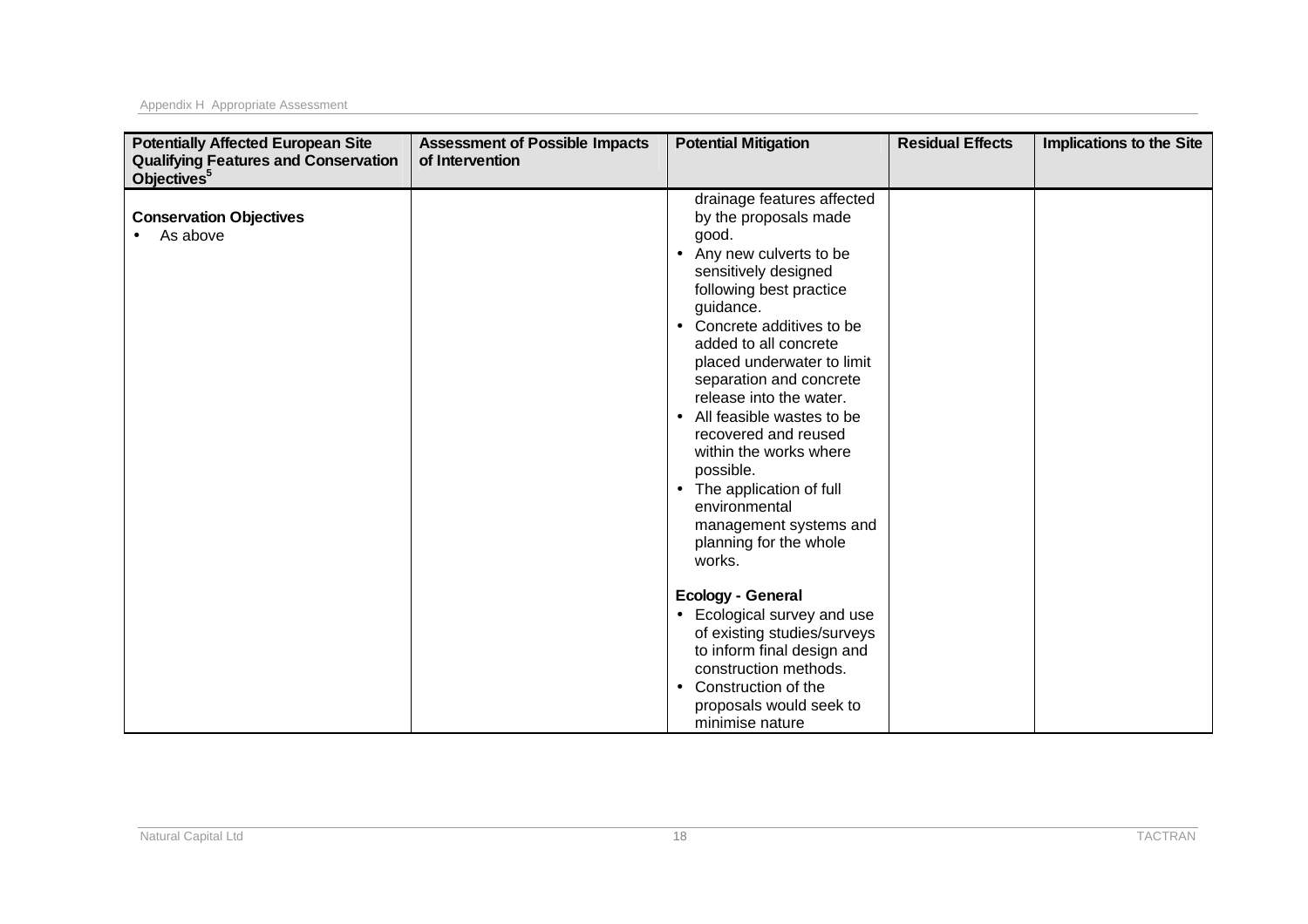| <b>Potentially Affected European Site</b><br><b>Qualifying Features and Conservation</b><br>Objectives <sup>5</sup> | <b>Assessment of Possible Impacts</b><br>of Intervention | <b>Potential Mitigation</b>                                                                                                                                                                                                                                                                                                                                                                                                                                                                                                                                                                                                                                                                                                                                                                                                        | <b>Residual Effects</b> | <b>Implications to the Site</b> |
|---------------------------------------------------------------------------------------------------------------------|----------------------------------------------------------|------------------------------------------------------------------------------------------------------------------------------------------------------------------------------------------------------------------------------------------------------------------------------------------------------------------------------------------------------------------------------------------------------------------------------------------------------------------------------------------------------------------------------------------------------------------------------------------------------------------------------------------------------------------------------------------------------------------------------------------------------------------------------------------------------------------------------------|-------------------------|---------------------------------|
|                                                                                                                     |                                                          | conservation impacts in<br>areas not required for<br>construction and maximise<br>opportunities to enhance<br>local biodiversity on<br>restoration construction<br>areas.<br>Habitat loss restricted to<br>$\bullet$<br>the minimum necessary<br>for the works.<br>• Construction area would<br>be fenced during the<br>construction period to<br>contain the site activities.<br>• All areas affected by the<br>construction works would<br>be carefully restored at the<br>end of the works.<br>Best site management<br>$\bullet$<br>practices would be<br>adopted to minimise<br>intrusion into adjacent<br>habitats and the risk of<br>pollution incidents.<br>Requirements in the<br>$\bullet$<br>construction contract<br>would ensure that<br>disturbance to wildlife is<br>kept to the minimum<br>necessary for the works. |                         |                                 |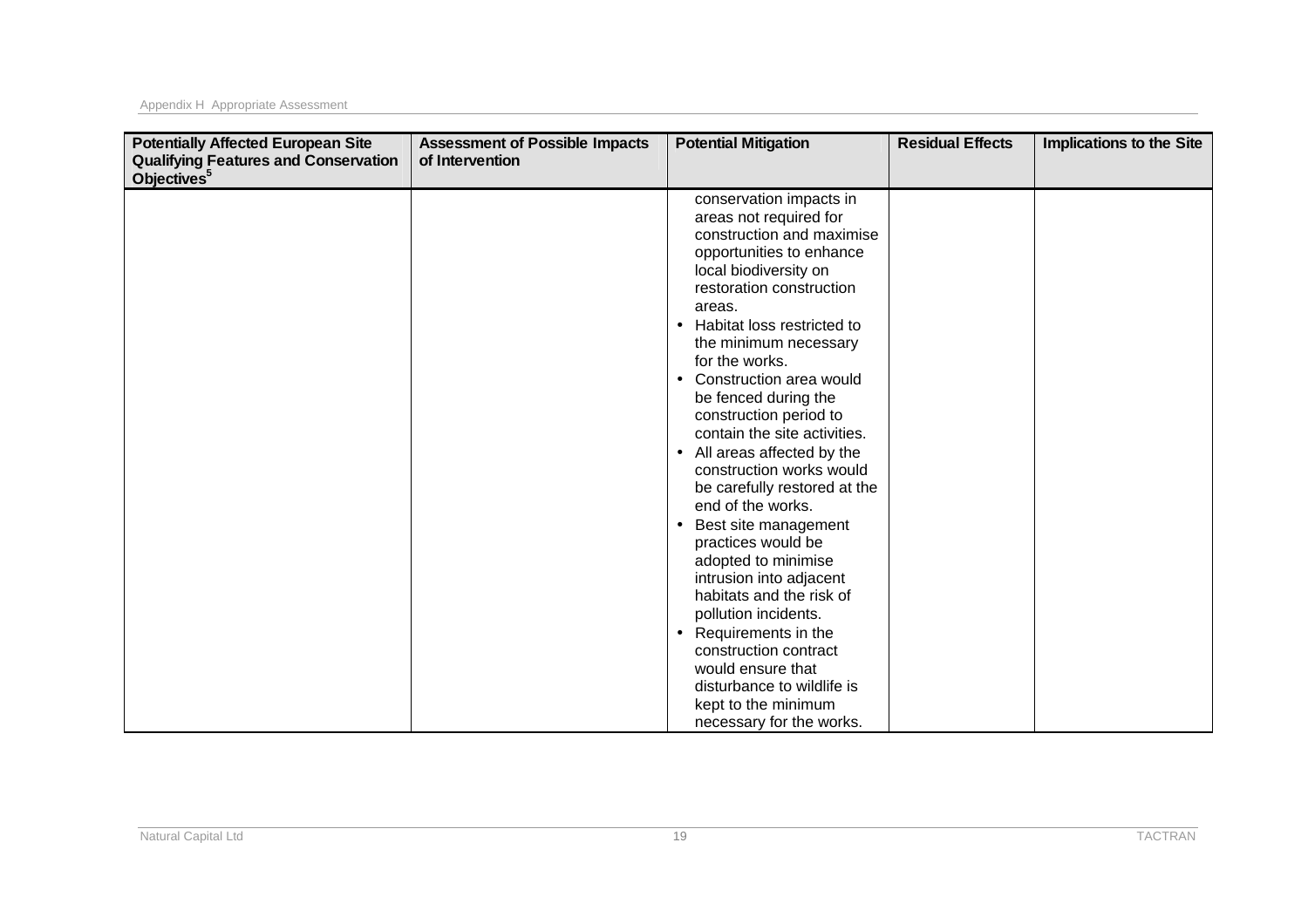## **3 CONCLUSIONS**

This study has identified the particular types of environmental impact that have the potential for adverse effects on the integrity of European sites within the TACTRAN area. The assessment presented in *Table 2.1* identifies mitigation measures to avoid/reduce these effects so that the integrity of the sites is not affected as indicated in the following summary tables (*Tables 3.1* to *3.3*) where the anticipated residual effects following mitigation are summarised. This demonstrates that the measures that are likely to have a significant effect on European sites in the RTS can be mitigated so that the integrity of the sites is not adversely affected.

| <b>Intervention</b>                                            | <b>European Site and Summary Residual Effects</b>                                                                                                                                                                                                                                             |
|----------------------------------------------------------------|-----------------------------------------------------------------------------------------------------------------------------------------------------------------------------------------------------------------------------------------------------------------------------------------------|
| $IV$ 12 – New crossing of the<br>Tay linking the A9 to the A94 | <b>River Tay SAC</b><br><b>Water Pollution</b>                                                                                                                                                                                                                                                |
| north of Scone, including a                                    | No long-term adverse effects predicted on water quality                                                                                                                                                                                                                                       |
| package of associated bus                                      | No corresponding damage to river processes and associated<br>$\bullet$<br>habitats predicted                                                                                                                                                                                                  |
| priority, cycle and pedestrian                                 | Ecology – in Relation to Qualifying Features                                                                                                                                                                                                                                                  |
| measures locking in the                                        | Some likely habitat loss but not likely to adversely affect                                                                                                                                                                                                                                   |
| benefits to Perth city centre                                  | qualifying species and mitigation should keep this to an absolute<br>minimum                                                                                                                                                                                                                  |
|                                                                | The mitigation should ensure that appropriate biodiversity<br>$\bullet$<br>enhancement measures are incorporated into final restoration.<br>This could provide opportunities to improve the conservation<br>status                                                                            |
|                                                                | <b>Ecology - Otter</b>                                                                                                                                                                                                                                                                        |
|                                                                | Providing that mitigation is rigorously applied there should be no<br>threat to the distribution and viability of the otter within the SAC<br>Careful site restoration could provide opportunities to improve<br>$\bullet$<br>habitat (e.g. reed/sedge beds for couches, scrub etc for cover) |

## **Table 3.2: New A9 link road**

| <b>European Site and Summary Residual Effects</b>                                                                          |
|----------------------------------------------------------------------------------------------------------------------------|
| <b>Firth of Forth SPA and Ramsar Site</b>                                                                                  |
| <b>Water Pollution</b>                                                                                                     |
| No long-term adverse effects predicted on water quality                                                                    |
| No corresponding damage to river and estuarine processes and<br>$\bullet$                                                  |
| associated habitats predicted                                                                                              |
| Ecology – in Relation to Qualifying Species                                                                                |
| Some possible habitat disturbance and damage to feeding areas<br>but mitigation should prevent or keep this to an absolute |
| minimum and thus would not adversely affect qualifying species                                                             |
|                                                                                                                            |
| <b>River Teith SAC</b>                                                                                                     |
| <b>Water Pollution</b>                                                                                                     |
| No long-term adverse effects predicted on water quality                                                                    |
| No corresponding damage to river processes and associated<br>$\bullet$                                                     |
| habitats predicted                                                                                                         |
| Ecology – in Relation to Qualifying Species                                                                                |
| Some likely habitat loss but not likely to adversely affect                                                                |
| qualifying species and mitigation should keep this to an absolute                                                          |
| minimum                                                                                                                    |
| The mitigation should ensure that appropriate biodiversity<br>$\bullet$                                                    |
| enhancement measures are incorporated into final restoration.                                                              |
| This could provide opportunities to improve the conservation<br>status of parts of the SAC in this area                    |
|                                                                                                                            |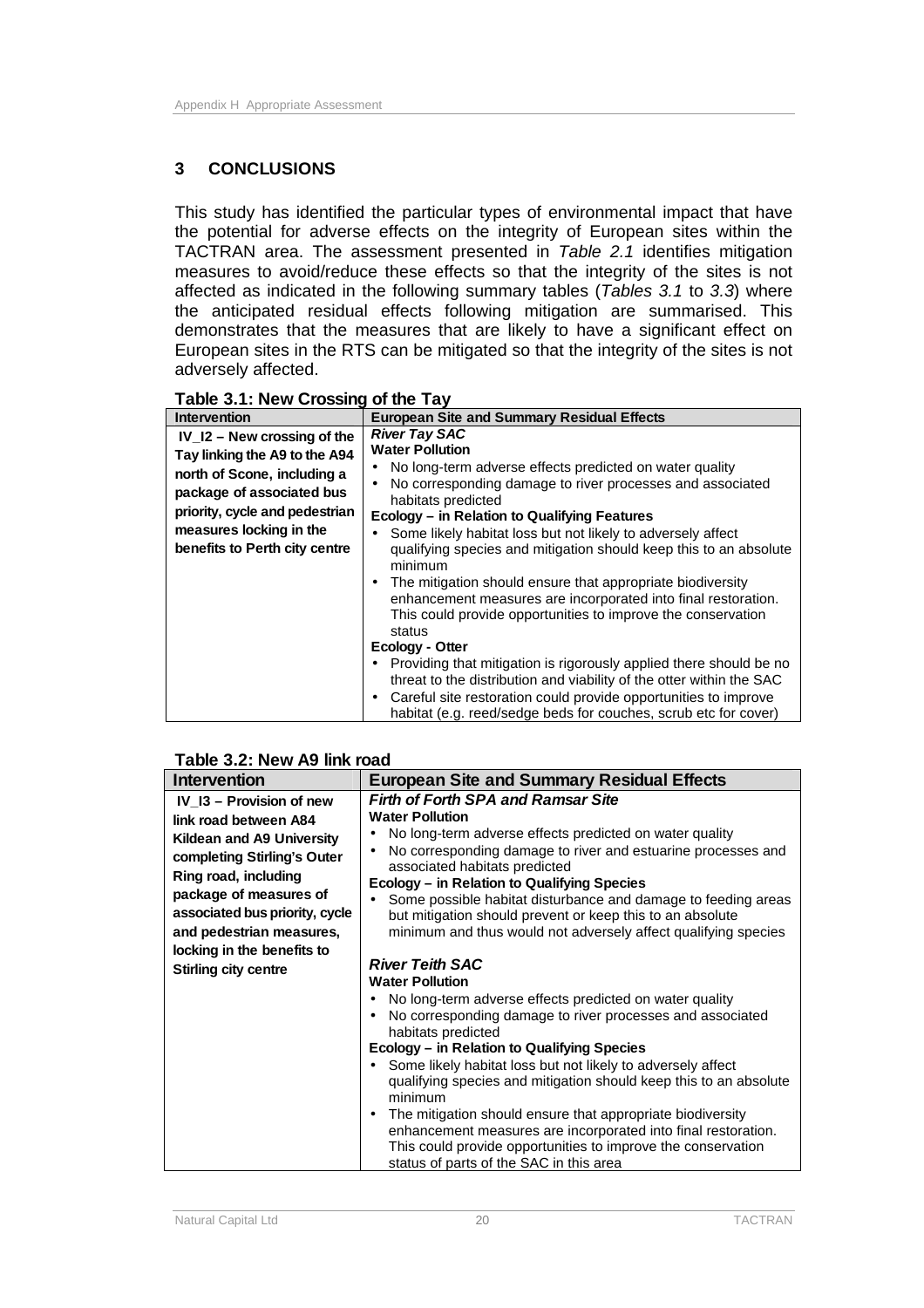| <b>Intervention</b>                                                                            | <b>European Site and Summary Residual Effects</b>                                                                                                                                                                                                                                                                                                                                                                                                                                                                                                                                      |
|------------------------------------------------------------------------------------------------|----------------------------------------------------------------------------------------------------------------------------------------------------------------------------------------------------------------------------------------------------------------------------------------------------------------------------------------------------------------------------------------------------------------------------------------------------------------------------------------------------------------------------------------------------------------------------------------|
| IV J2 - Improved road links to<br>the Ports of Montrose and<br><b>Dundee and Perth Harbour</b> | <b>Montrose Basin SPA and Ramsar Site</b><br><b>Water Pollution</b><br>No long-term adverse effects predicted on water quality<br>No corresponding damage to estuarine processes and                                                                                                                                                                                                                                                                                                                                                                                                   |
|                                                                                                | associated habitats predicted<br>Ecology - in Relation to Qualifying Species<br>Some likely habitat loss but not likely to adversely affect<br>qualifying species and mitigation should keep this to an<br>absolute minimum<br>The mitigation should ensure that appropriate biodiversity<br>٠<br>enhancement measures are incorporated into final<br>restoration. This could provide opportunities to improve the<br>conservation status in areas around the road works<br>Some possible construction disturbance but no long-term<br>٠<br>residual effects on bird species predicted |

**Table 3.3: Improved road links to the Ports of Montrose and Dundee and Perth Harbour**

In conclusion, the proposed interventions within the RTS considered in this assessment would not significantly adversely affect the integrity of the European sites in question. The assessment identifies mitigation measures to avoid/reduce possible effects so that the integrity of the sites is not adversely affected, thus demonstrating that the RTS can be mitigated to avoid an adverse impact. Projectspecific potential adverse impacts have been identified but have been considered to be capable of being satisfactorily mitigated through the detailed design and implementation of best management practices during construction.

Without prejudice to the appraisal that has been carried out (*Table 2.1*) TACTRAN believes that more detailed assessments will be required under Regulation 48, if and when any of the interventions are taken forward. As such (subject to Regulation 49) an intervention would only be allowed to proceed if it was ascertained that there would be no adverse affect on the integrity of the site.

Project based appropriate assessments, and where necessary Environmental Impact Assessments, are the next stage to provide this more detailed approach as and when interventions progress, and these will be informed by detailed baseline ecological data and through an iterative process these should in turn inform the final design and its associated construction techniques.